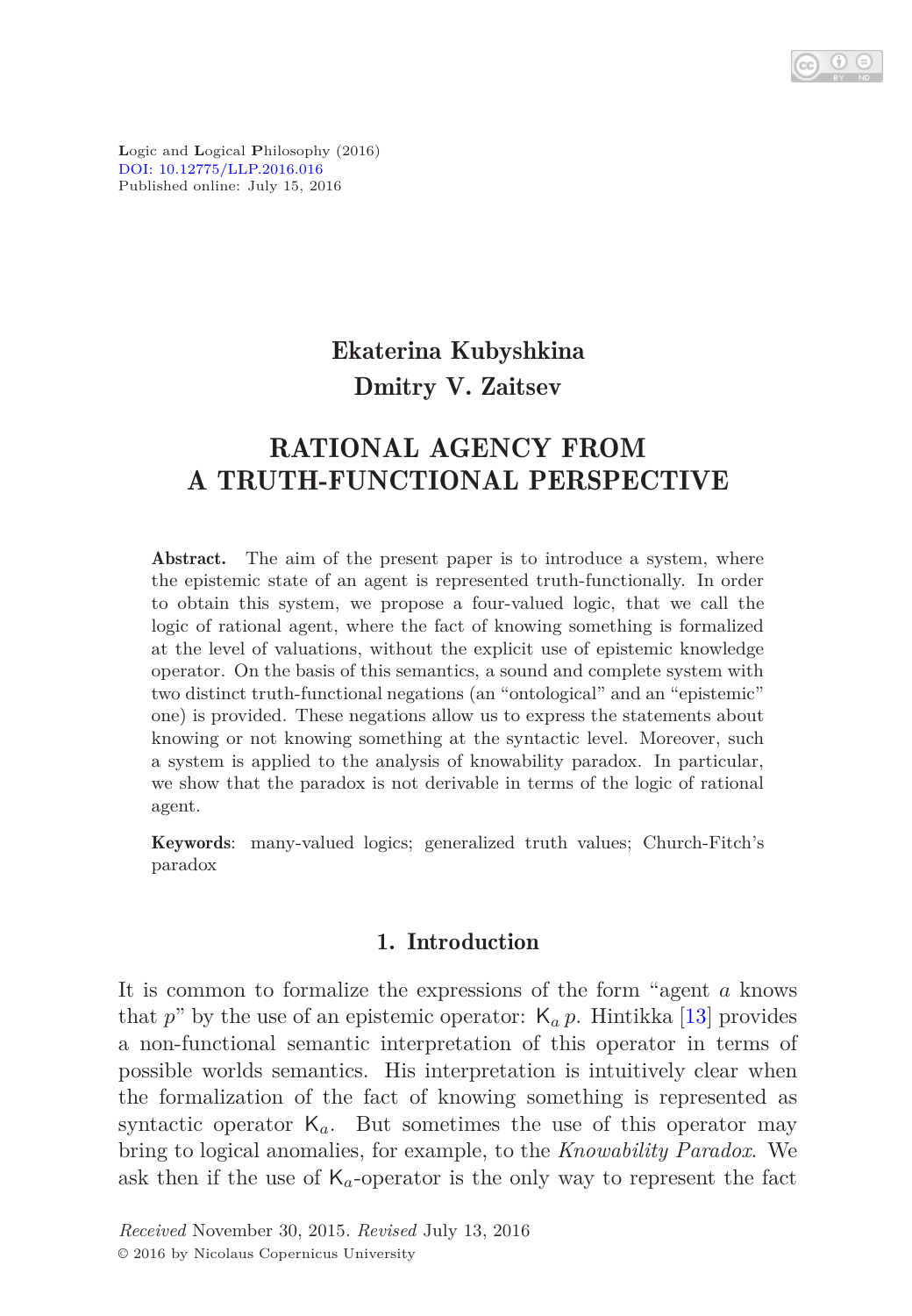of knowing or not knowing something in formal system. The aim of the present paper is to introduce a system, where the epistemic operator for knowledge (K*a*-operator) does not appear, but the fact of knowing or not knowing some truths (or the falsity of some statement) can be defined truth-functionally. There are two principal sources behind this paper.

On the one hand, it contributes to a project of generalized truth values and corresponding logics, more specifically, to its brand new branch labeled as "logics of generalized classical truth values". The underpinning idea and the first appearance of a logic of generalized truth values dates back to the famous "useful four-valued logic" introduced by J. M. Dunn and N. Belnap in the seventies (cf.  $[7, 3, 4]$  $[7, 3, 4]$  $[7, 3, 4]$  $[7, 3, 4]$ ), though the method was finalized well after by Y. Shramko *et al.* [\[28\]](#page-20-0). An underlying generalized valuation system is a result of generalization procedure, followed by a construction of power set of an initial set of truth values introduced with relevant generalization of valuation function to supply a mapping from formulas into generalized values. Over the past decade, such method has grown into powerful philosophical logic tool (cf. Y. Shramko and H. Wansing [\[29,](#page-20-1) [30,](#page-20-2) [31\]](#page-20-3), S. Odintsov and H. Wansing [\[22\]](#page-20-4)).

Applied to classical truth values, this approach was proposed by Y. Shramko and D. Zaitsev [\[39\]](#page-21-0) and developed in Zaitsev [\[40\]](#page-21-1) and S. Wintein and R. A. Muskens [\[37\]](#page-20-5). In contrast with Fregean logical tradition truth values are considered to be structured entities each consisting of two truth components: ontological and epistemological ones. Ontological, or referential, truth corresponds to an abstract object denoted by sentence, while epistemological, or inferential, truth represents a property preserved from premises to conclusion in correct reasoning. Logic defined on this semantical basis appeared to be a kind of generalized classical logic with additional expressive power. In particular, its vocabulary contains two specific logical terms for referential and inferential negations. These negations correspond to two operations of semi-Boolean (semi-classical) complementations, where one of them presupposes a changeover only of the referential component without changing the inferential component, while the other one changes inferential truth and leaves the referential truth unaltered. Interestingly, each negation possessing only half of Boolean properties for complementation, whilst in superposition, they give a full-fledged classical (Boolean) complementation.

As typically of negation-stories, this one appeared to be cliff-hanger. Among a number of intriguing issues one concerns the possibility of a logic whose values also consist of two components, but these components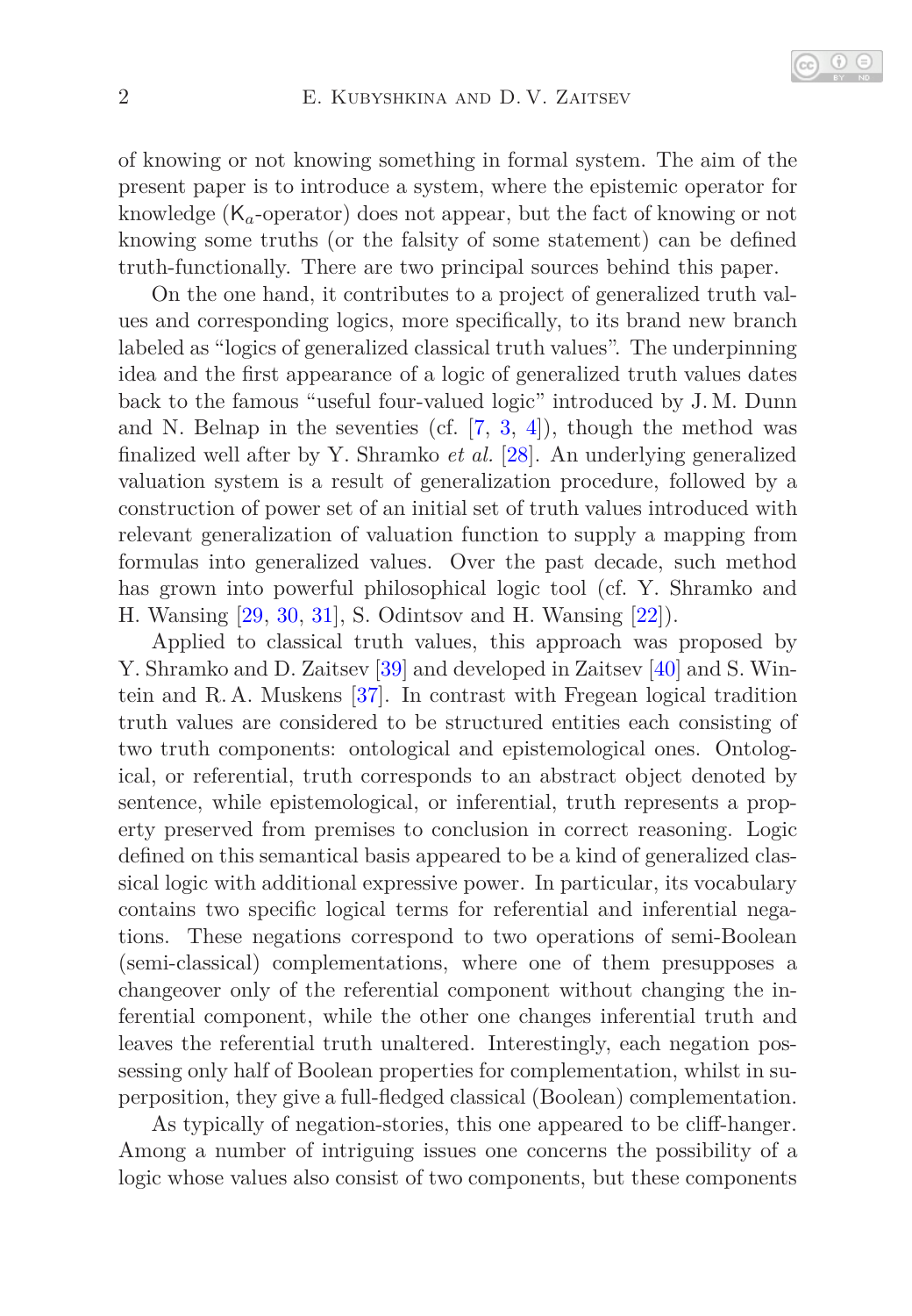are interpreted in a different way. In what follows such a logic with compound epistemically flowered truth values will be presented.

On the other hand, this logic within the manifold of logics of generalized classical values can be deemed as arising from a very different origin. There is a general consensus on it being a rejection of the principle of bivalence that leads to many-valued logic. Without challenging this opinion, it is worth mentioning that there are at least two representations of this principle  $-a$  weak and a strong one. The strong formulation of the principle of bivalence states that each sentence is either true or false, that is,

(SPB) Each sentence takes as its value precisely one of two truth values: truth or falsehood.

This formulation is indeed strong; in fact it implicitly concomitantly contains three principles. The weak formulation of the principle of bivalence:

(WPB) There are exactly two possible truth values of a sentence: truth and falsehood.

The (WPB) characterizes the set of possible values, where the following two principles govern the behavior of valuation function.

The principle of excluded underdetermined values is often confused with the law of excluded middle:

(PEU) Every sentence takes as its value at least one of two truth values: truth or falsehood.

And there is a dual principle of excluded overdetermined values, which rejects contradictory assignments:

(PEO) Every sentence takes as its value at-most-once of two truth values: truth or falsehood.

This consideration with respect to many-valued logic provides an opportunity subtly delineate any logics on the ground of principles they neglect. For example, stimulated by the philosophical problem of future contingencies, Łukasiewicz intentionally and explicitly rejected the (WPB) in favor of another logical value different from truth and falsehood and complementing two classical values (the value "Possible"). A completely different interpretation of many-valuedness is due to Kleene. He was motivated by his research on partial recursive relations, which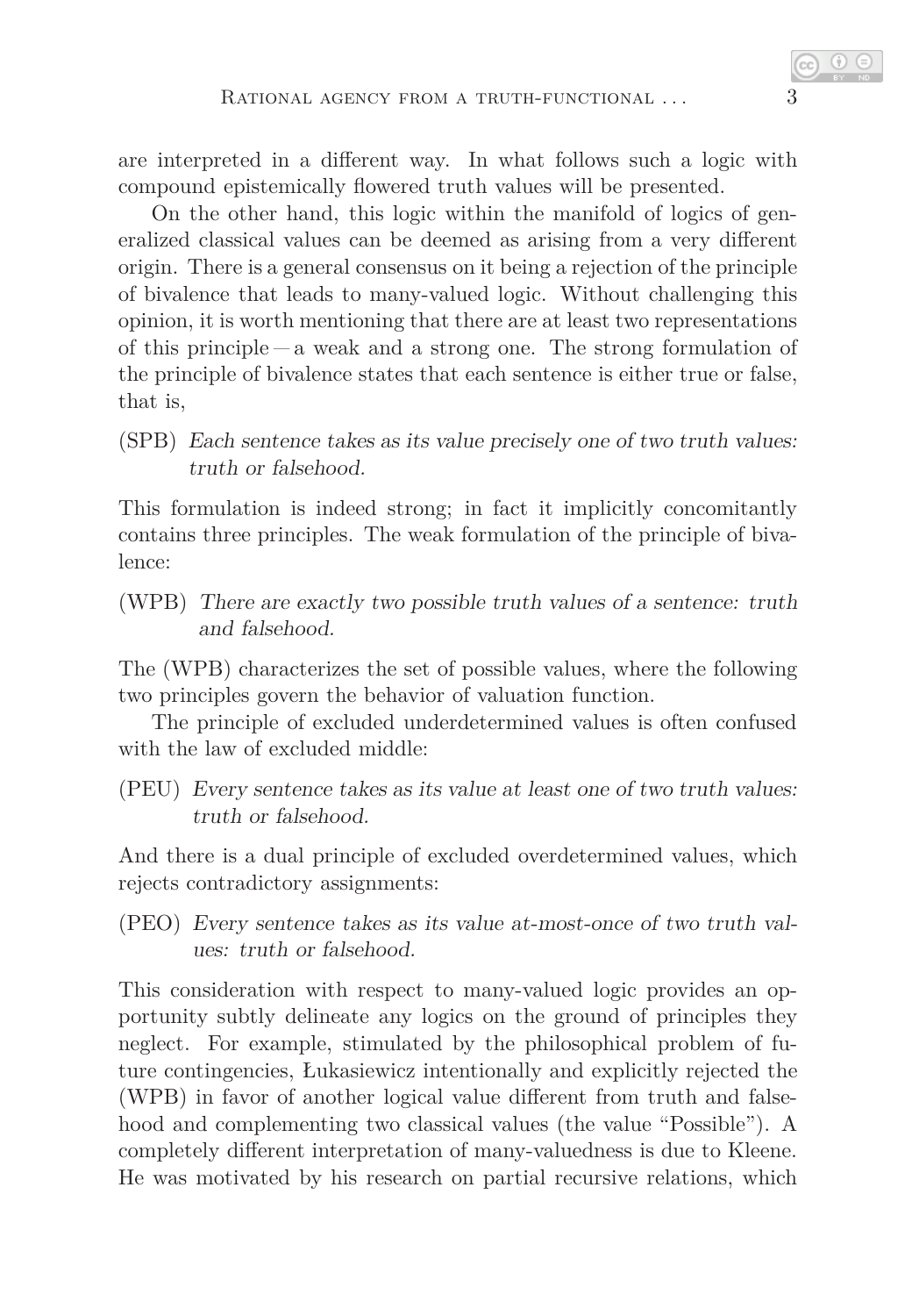sometimes appear to be undefined. To fix this vague situation, he introduces a third value "undefined". In [\[15\]](#page-19-2) Kleene makes it explicit that the third value should be understood "neither as possible", "nor true and false", "nor neither true, nor false". Rather it should be perceived of as the "absence of information" or "unknown". He does not question the assumption that every proposition is true or false, but assumes that there are propositions whose truth values we do not know at the present moment. In so doing, he saves in a certain sense the (WPB) but rejects the (PEU), the valuation function in his logic is undetermined.

The motivating idea for a logic we present further is to develop Kleene's intuition and consider a valuational system whose values allow capturing into the knowledge state of a rational agent. And it is at that point, when Harry met Sally, the logic under construction is (1) an extension of Kleene's logic presented as (2) a logic of generalized truth values, also known as *Logic of Rational Agent* (LRA).

<span id="page-3-0"></span>In Section 2, LRA will be presented semantically within a broadercontext generalized values. Section 3 focuses on axiomatization of LRA and a completeness proof for it. Section 4 deals with some useful application of this new epistemic logic: in particular, we propose a formal consideration of the famous *Knowability Paradox* (also known as Church-Fitch's paradox).

## 2. Semantics for LRA

We construct a many-valued logic that do not reject the weak formulation of bivalence principle, the (WPB), but introduce the distinction between known and unknown truths (or falsities) on the level of valuations. We start our analyze by consideration that there are four possible values for every proposition. These truth values consist of two components: the first component is the value "true" or "false", 'T' or 'F', respectively. The second one is a characteristic of the epistemic state of the agent – "known" or "unknown", '1' or '0', respectively. We multiply our two sets,  $\{T, F\}$  and  $\{1, 0\}$ , and we have a set of four possible values  $Q :=$ {T1*,*T0*,* F1*,* F0}. The value of a true proposition, that the agent knows, is 'T1'; of a true proposition of which the truth is unknown by the agent, is  $\mathbf{T0}$ ; of a false proposition of which the falsity is known by the agent, is  $\mathbf{F1'}$ ; and  $\mathbf{F0'}$  for a false proposition of which the value is unknown by the agent. The set of designated values would be  $\{T1\}$ , the truths that are known to be true.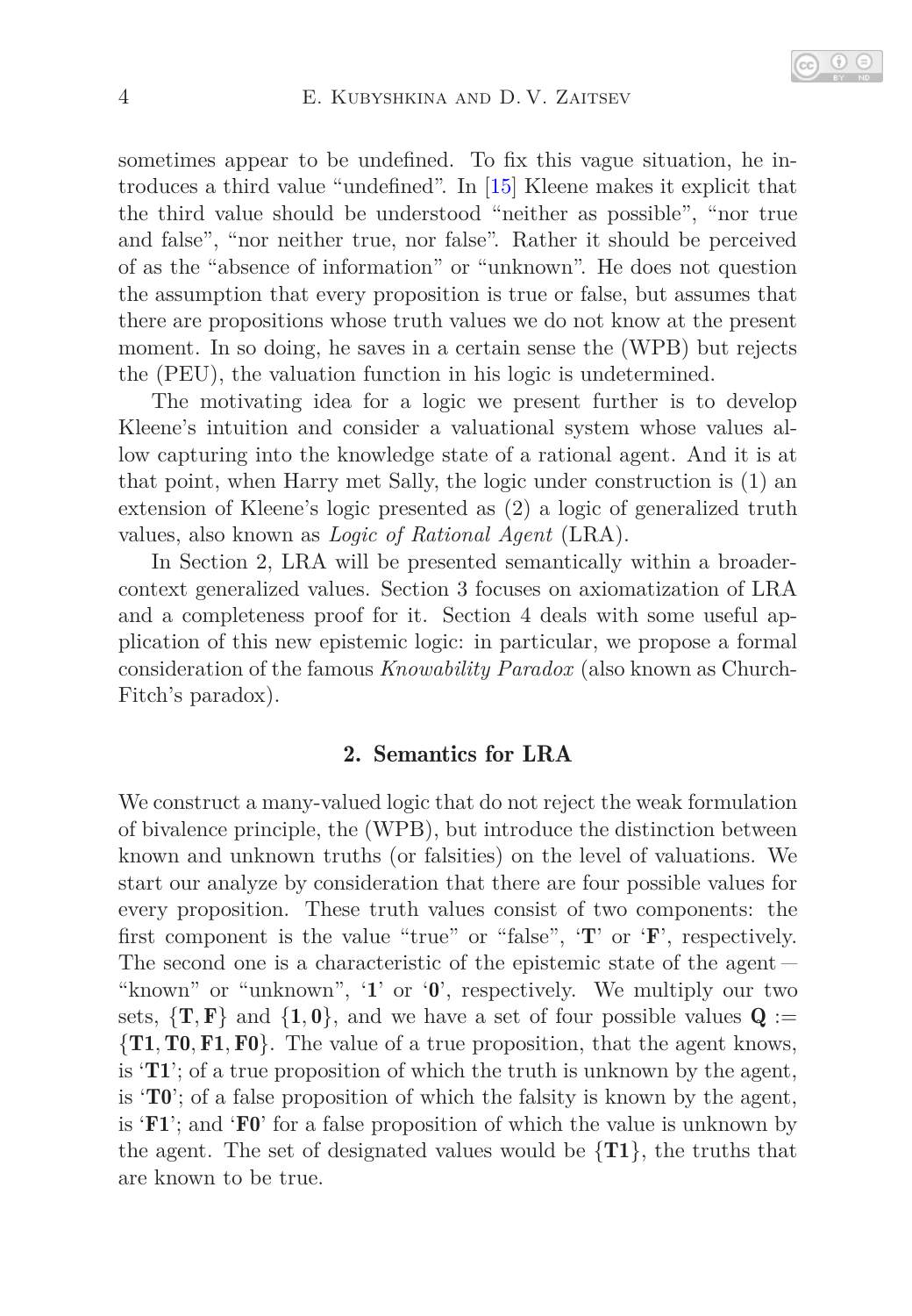On the syntactic level we take language  $\mathcal L$  that consists of the propositional variables  $p, q, r, s$ , etc. Now we define logical connectives of the language  $\mathcal{L}$ . The first 3 connectives are the classical ones: conjunction, disjunction and negation. Let  $\phi$  and  $\psi$  be arbitrary formulas. The binary connectives of conjunction and disjunction are defined by the following truth-tables:

| $\setminus \eta$ | T1        | $\bf{T0}$      | FΩ         |    |
|------------------|-----------|----------------|------------|----|
| T1               | <b>T1</b> | T <sub>0</sub> | F0         | F1 |
| T0               | $\bf{T0}$ | T <sub>0</sub> | ${\bf F0}$ | F1 |
| ${\bf F0}$       | F0        | ${\bf F0}$     | ${\bf F0}$ | F1 |
| F1               | F1        | F1             | F1         | ŀ۱ |

| $\psi$    | T1 | $\bf{T0}$      | ${\bf F0}$     | F1             |
|-----------|----|----------------|----------------|----------------|
| <b>T1</b> | T1 | T1             | T1             | $\bf T1$       |
| ТO        | T1 | $\bf{T0}$      | T <sub>0</sub> | T <sub>0</sub> |
| F0        | T1 | T <sub>0</sub> | F <sub>0</sub> | ${\bf F0}$     |
| F1        | T1 | T0             | F0             | F1             |

The ontological part of the values  $(T \text{ or } F)$  for conjunctive or disjunctive formulas behaves in the same way that the values t and f in classical logic. A conjunction is true iff its both conjuncts are true. A disjunction is true iff at least one of its disjuncts is true. What does it happen with the epistemic part of the values? We suppose that the agent knows classical logic. By this we mean that in some cases he can calculate the truth value of a formula even if he does not know the value of both conjuncts (or disjuncts) of the given formula. For example, if we have a conjunctive formula  $(\phi \land \psi)$ , and an agent knows that  $\phi$  is false (this means that the value of the sub-formula  $\phi$  is **F1**), but he does not know the value of the formula  $\psi$ , then this agent must know however that the value of the whole formula is  **(i.e., it is false and it is known to be** false), by the properties of the classical conjunction. We use the same considerations to define disjunction.

The negation operator (we label it the *ontological negation*) is understood also classically. A proposition is false iff its negation is true. This type of negation does not concern the component that describes the epistemic state of an agent ('1' or '0'). If a proposition is known to be true (i.e., if it takes the value 'T1'), then its negation should be false, but the agent will still know the falsity of the proposition in consideration (i.e., the value would be  $'F1'$ ). The resulting truth-table goes as follows in truth-table:

| T  | F1         |
|----|------------|
| T0 | ${\bf F0}$ |
| F0 | ТO         |
| FJ |            |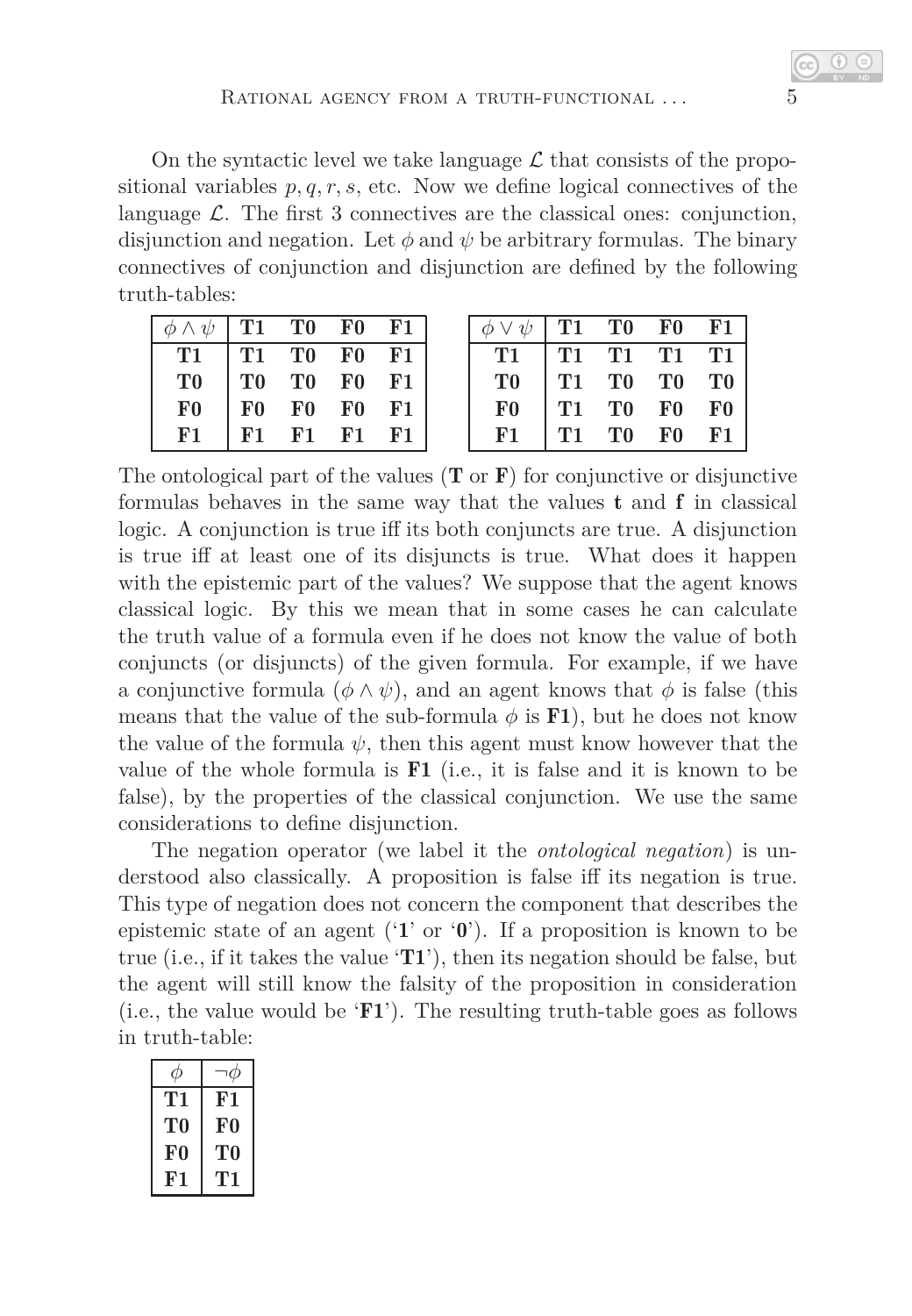The connectives defined by the above truth-tables are not sufficient to express four values on the syntactic level. In order to obtain the stronger system we need to introduce a new connective '∼' (*epistemic negation*). The definition is given in the following truth-table:

| T1 | T0             |
|----|----------------|
| T0 | TI             |
| F0 | F <sub>1</sub> |
| F1 | F0             |

The connective '∼' changes the epistemic state of an agent from known  $(1')$  to unknown  $(0')$  and vice versa, this is the reason we call it later in the text the *epistemic negation*. The crucial point here is that this operator is not the analogue of "unknown" (i.e.,  $-\mathsf{K}_a \phi$ " in terms of epistemic logic). We do not give interpretation of this connector '∼' in the natural language, we just apply it to some formula and give the interpretation after the application. For example, suppose that a formula  $\phi$  takes value T1 (i.e.,  $\phi$  is true and the agent knows it), then ∼ $\phi$  would take the value T0 (i.e., *φ* in this case is true, but ∼*φ* indicates that the agent does not know that  $\phi$  is true). In this case  $\sim \phi$  may be associated with " $\phi$  and not-known that  $\phi$ ", but we can not generalize this interpretation to any formula. Suppose that  $\phi$  takes value **T1**, then  $\sim \phi$  takes also the value T1. Of course in this case ∼∼*φ* can not be interpreted as "not-known that not-known that  $\phi$ ", but as " $\phi$  is true and the agent knows it". This observation makes clear the difference between ∼*φ* in the language of the logic of rational agent and  $\neg K_a \phi$  in epistemic systems. This underlines the difference between our approach and "classical" formalization of statements containing information about epistemic state of an agent. We do not want to give a new interpretation to modal operators, but we are aiming to find an alternative formalization of statements about knowing or not-knowing something.

So we have constructed a *valuation system* as the matrix  $\mathfrak{V}_{\text{LRA}}$  :=  $\langle \mathbf{Q}, \{\mathbf{T1}\}, \mathcal{C} \rangle$ , where C is the set of functions that are interpretations of propositional connectives defined by the above four truth-tables (of course, Q is the set of the considered values and  $\{T1\}$  is the set of designated values of this matrix).

We've described some semantical considerations about the logic of rational agent. Now to introduce a logic in a strict sense we need to define the entailment relation. There are many ways to define it, the choice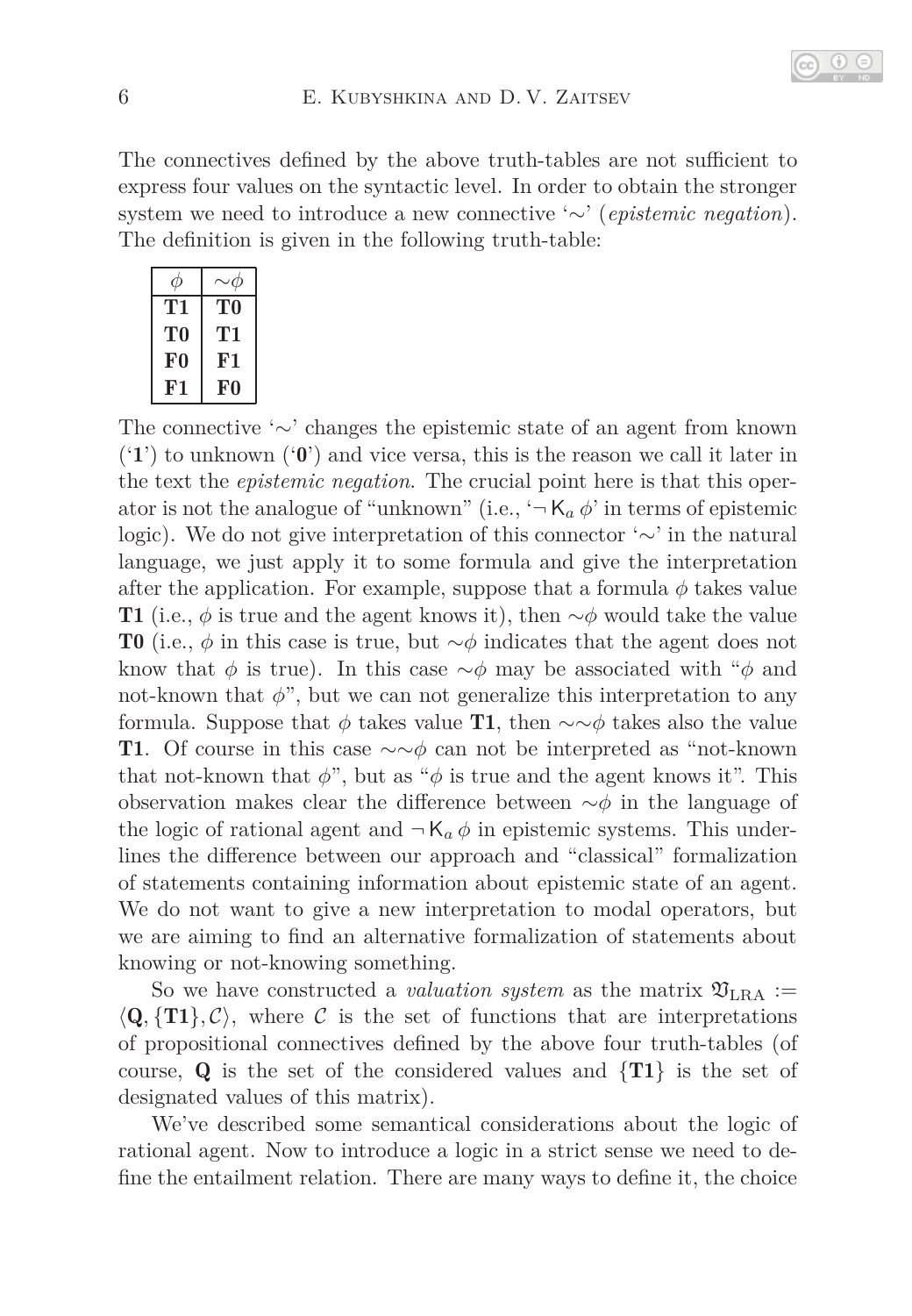depends on which considerations we take as the fundamental ones. In this paper we want to introduce the entailment relation that captures the following features. First of all, we would like to define a truth-preserving entailment relation. But if we define the entailment relation in a classical way (true premisses should entail true conclusion), we obtain the classical logic, where the distinction between known and unknown truths is absent. So our second consideration is to define the entailment not as "any truth" preserving, but "known truths" preserving. Thus, for the language  $\mathcal L$  we introduce an entailment relation as the standard consequences relation for the matrix  $\mathfrak{V}_{\text{LRA}}$ , i.e., for arbitrary formulas  $\phi$  and  $\psi$  we put:

$$
\phi \models_{\mathfrak{V}_{\text{LRA}}} \psi \iff \forall h \in \text{hom}(\mathcal{L}, \mathfrak{V}_{\text{LRA}})(h(\phi) = \mathbf{T1} \Rightarrow h(\psi) = \mathbf{T1}),
$$

where hom $(\mathcal{L}, \mathfrak{V}_{\text{LRA}})$  is the set of all homomorphisms from  $\mathcal{L}$  into  $\mathfrak{V}_{\text{LRA}}$ such that for any  $h \in \text{hom}(\mathcal{L}, \mathfrak{V}_{\text{LRA}})$  and all formulas  $\phi, \psi \in \mathcal{L}$  we have:

- $(\wedge 1)$   $h(\phi \wedge \psi) =$  **T1** iff both  $h(\phi) =$  **T1** and  $h(\psi) =$  **T1**;
- $(\wedge 2)$   $h(\phi \wedge \psi) = \textbf{T0}$  iff either (i) both  $h(\phi) = \textbf{T0}$  and  $h(\psi) = \textbf{T1}$ , or (ii) both  $h(\phi) = \textbf{T1}$  and  $h(\psi) = \textbf{T0}$ , or (iii)  $h(\psi) = \textbf{T0} = h(\psi)$ ;
- $(\wedge 3)$   $h(\phi \wedge \psi) = \mathbf{F0}$  iff either (i) both  $h(\phi) = \mathbf{F0}$  and  $h(\psi) \neq \mathbf{F1}$ , or (ii) both  $h(\psi) = \mathbf{F0}$  and  $h(\phi) \neq \mathbf{F1}$ ;
- $(\wedge 4)$   $h(\phi \wedge \psi) = \mathbf{F1}$  iff either  $h(\phi) = \mathbf{F1}$  or  $h(\psi) = \mathbf{F1}$ .
- $(\forall 1)$   $h(\phi \vee \psi) =$  **T1** iff either  $h(\phi) =$  **T1** or  $h(\psi) =$  **T1**;
- $(\forall 2)$   $h(\phi \lor \psi) = \textbf{T0}$  iff either (i) both  $h(\phi) \neq \textbf{T1}$  and  $h(\psi) = \textbf{T0}$ , or (ii) both  $h(\phi) = \mathbf{T0}$  and  $h(\psi) \neq \mathbf{T1}$ ;
- (∨3)  $h(\phi \vee \psi) = \mathbf{F0}$  iff either (i)  $h(\phi) = \mathbf{F0} = h(\psi)$ , or (ii) both  $h(\phi) =$ F0 and  $h(\psi) =$  F1, or (iii) both  $h(\phi) =$  F1 and  $h(\psi) =$  F0;
- $(\forall 4)$   $h(\phi \lor \psi) = \mathbf{F1}$  iff both  $h(\phi) = \mathbf{F1}$  and  $h(\psi) = \mathbf{F1}$ ;
- $(-1)$   $h(\neg \phi) =$  **T1** iff  $h(\phi) =$  **F1**;
- $(-2)$   $h(\neg \phi) = \textbf{T0}$  iff  $h(\phi) = \textbf{F0}$ ;
- $(-3)$   $h(\neg \phi) = \mathbf{F0}$  iff  $h(\phi) = \mathbf{T0}$ ;
- $(-4)$   $h(\neg \phi) = \textbf{F1}$  iff  $h(\phi) = \textbf{T1}$ .
- (∼1) *h*(∼*φ*) = T1 iff *h*(*φ*) = T0;
- (∼2) *h*(∼*φ*) = T0 iff *h*(*φ*) = T1;
- (∼3) *h*(∼*φ*) = F0 iff *h*(*φ*) = F1;
- $(∼4)$  *h*(∼ $\phi$ ) = **F1** iff *h*( $\phi$ ) = **F0**.

The corresponding logical system, the system LRA, would be presented in the next section.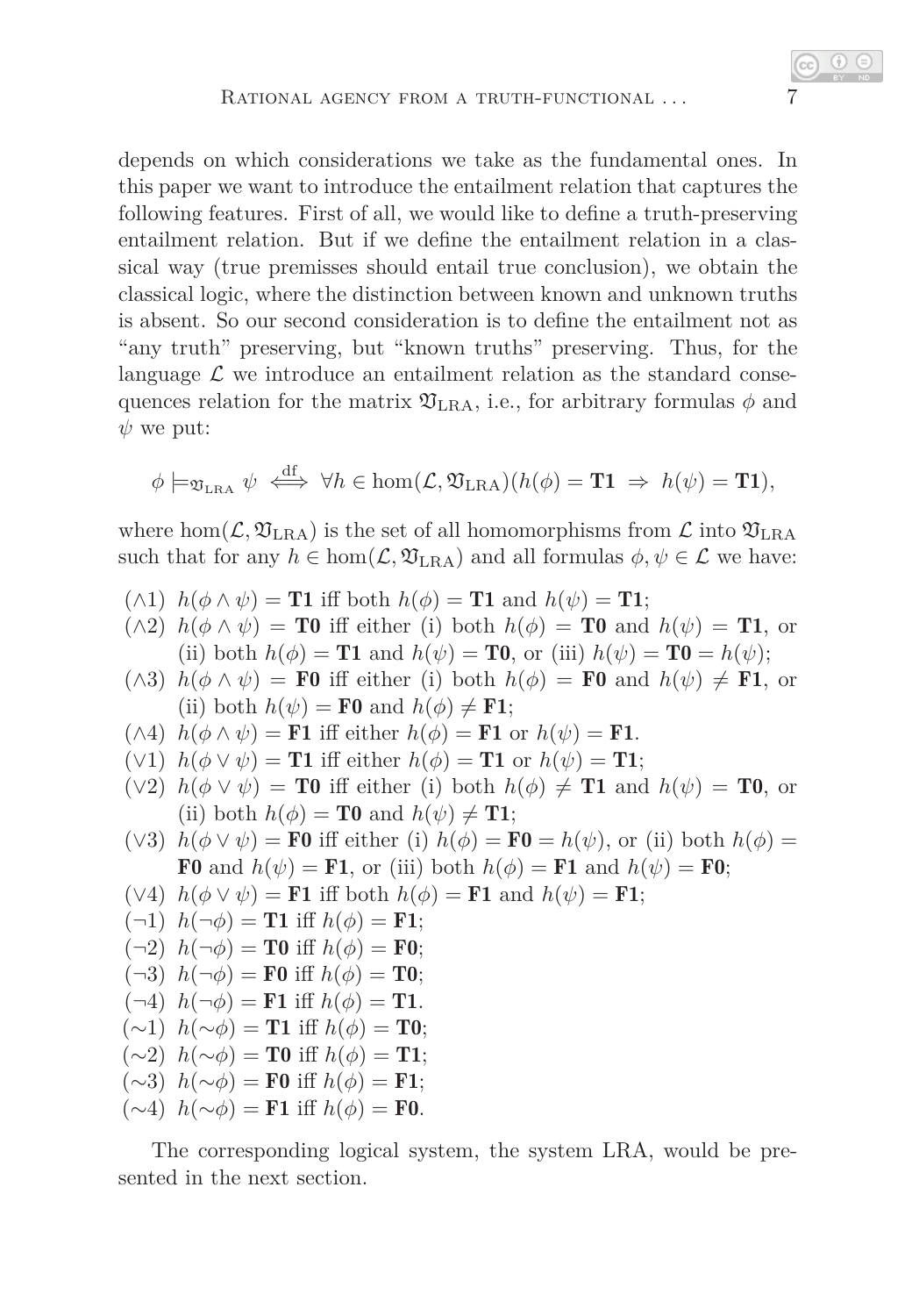## <span id="page-7-21"></span><span id="page-7-20"></span><span id="page-7-19"></span><span id="page-7-18"></span><span id="page-7-17"></span><span id="page-7-15"></span><span id="page-7-13"></span><span id="page-7-9"></span><span id="page-7-6"></span><span id="page-7-5"></span><span id="page-7-2"></span>3. System LRA

We determine the logical system that corresponds to the entailment relation  $\models_{\mathfrak{V}_{LRA}}$  and to the model M. For the language  $\mathcal L$  we introduce some first degree consequence system, which we call LRA. The system is a pair  $\langle L, \vdash_{\text{LRA}} \rangle$ , where  $\vdash_{\text{LRA}}$  is a binary relation<sup>[1](#page-7-0)</sup> in  $\mathcal L$  which is the reflexive and transitive closure of the following principles (inference schemes):[2](#page-7-1)

$$
\begin{array}{ll}\n\phi \land \psi \vdash \phi & (3.1) \\
\phi \land \psi \vdash \psi & (3.2) \\
\phi \vdash \psi \text{ and } \phi \vdash \chi \text{ implies } \phi \vdash \psi \land \chi & (3.3) \\
\phi \vdash \phi \lor \psi & (3.3) \\
\phi \vdash \chi \text{ and } \psi \vdash \chi \text{ implies } \phi \lor \psi \vdash \chi & (3.6) \\
\phi \land (\psi \lor \chi) \vdash (\phi \land \psi) \lor (\phi \land \chi) & (3.7) \\
\phi \dashv \vdash \neg \neg \phi & (3.8) \\
\neg (\phi \land \psi) \dashv \vdash \neg \phi \lor \neg \psi & (3.9) \\
\neg (\phi \land \psi) \dashv \vdash \neg \phi \lor \neg \psi & (3.10) \\
\neg (\phi \lor \psi) \dashv \vdash \neg \phi \land \neg \psi & (3.11) \\
\sim \neg (\phi \lor \psi) \dashv \vdash \neg \phi \land \neg \psi & (3.12) \\
\phi \dashv \vdash \sim \sim \phi & (3.13) \\
\phi \dashv \vdash \neg \sim \sim \phi & (3.14) \\
\sim \neg \phi \dashv \vdash \neg \sim \phi & (3.15) \\
\phi \land \neg \phi \vdash \psi & (3.16) \\
\phi \land \sim \phi \vdash \psi & (3.17) \\
\phi \land \sim \neg \phi \vdash \psi & (3.18) \\
\phi \vdash \psi \lor \neg \psi \lor \sim \psi \lor \sim \neg \psi & (3.18) \\
(\sim \phi \land \psi) \lor (\phi \land \sim \psi) \lor (\sim \phi \land \sim \psi) \lor (\sim \phi \land \sim \neg \psi) \lor \\
\lor (\neg \phi \land \sim \psi) \lor (\sim \phi \land \neg \psi) \lor (\sim \phi \land \sim \neg \psi) \lor \\
\lor (\neg \phi \land \land \psi) \lor (\sim \neg \phi \land \sim \psi) \lor (\sim \neg \phi \land \sim \neg \psi) \lor \\
\lor (\sim \phi \land \sim \neg \psi) \lor (\phi \land \sim \neg \psi) \dashv \sim (\neg \phi \land \psi) & (3.22)\n\end{array}
$$

<span id="page-7-16"></span><span id="page-7-14"></span><span id="page-7-12"></span><span id="page-7-11"></span><span id="page-7-10"></span><span id="page-7-8"></span><span id="page-7-7"></span><span id="page-7-4"></span><span id="page-7-3"></span> $^1\,$  Here and later we use '⊢' instead of '⊢ $_{\rm LRA}$  ' to simplify the reading.

<span id="page-7-1"></span><span id="page-7-0"></span><sup>&</sup>lt;sup>2</sup> We use ' $\phi \dashv \vdash \psi$ ' as a shorthand for ' $\phi \vdash \psi$  and  $\psi \vdash \phi'$ '.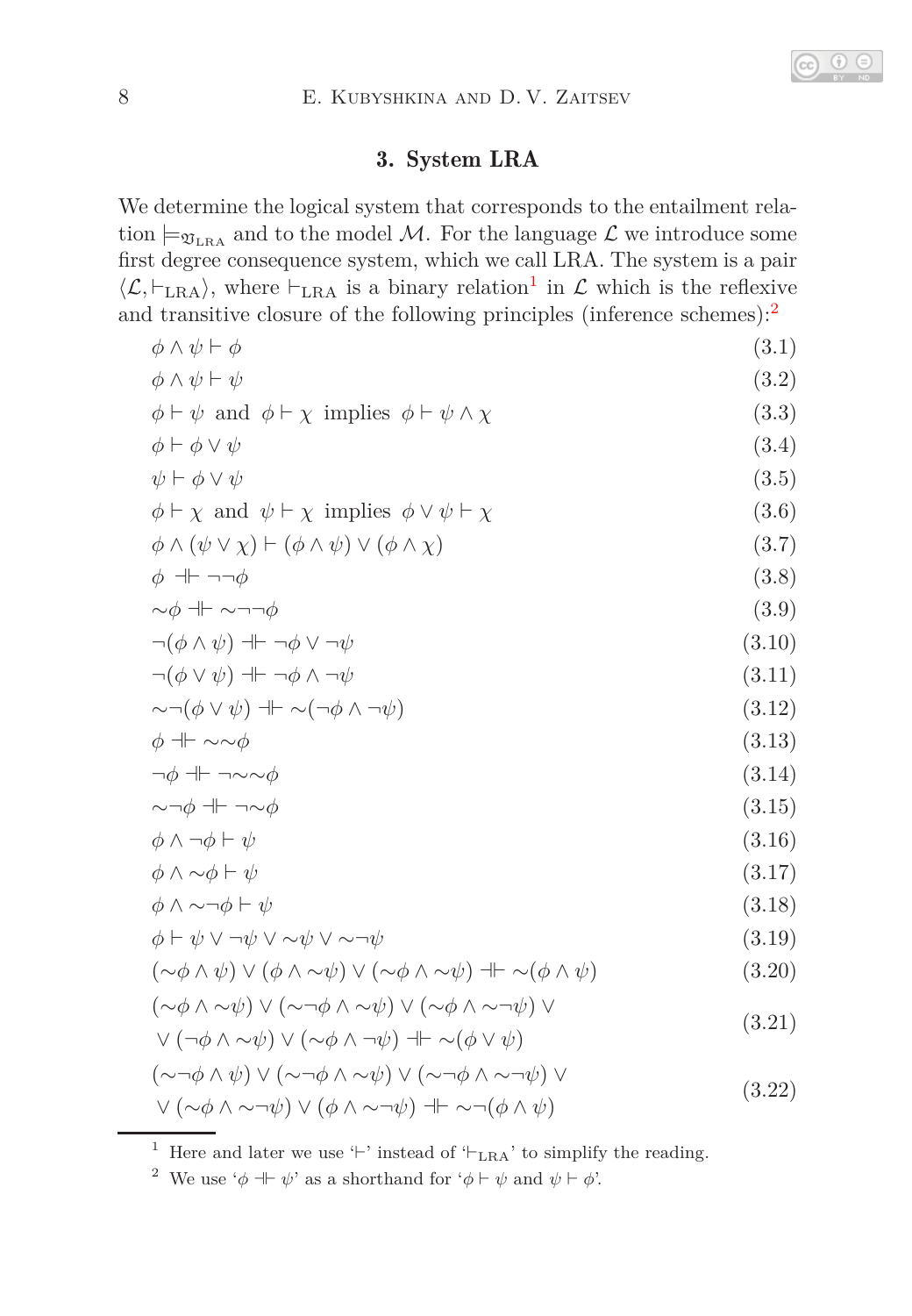Notice that the postulates that do not contain the epistemic negation '∼' are postulates of Kleene's strong logic **K3**. This observation shows that we follow the initial motivation of taking Kleene's intuition about propositions which truth values are unknown.

The system LRA is consistent and complete respect to the entailment relation  $\models_{\text{LRA}}$ . The proof of consistency of LRA is a routine check of the inference schemes of LRA. We omit this demonstration here.

THEOREM 1 (Consistency). For all  $\phi, \psi \in \mathcal{L}$ : if  $\phi \vdash_{\text{LRA}} \psi$  then  $\phi \models_{\text{LRA}} \psi$ .

To prove completeness we need to construct a canonical model. Let an *LRA-theory* be any subset of  $\mathcal L$  which is closed under  $\vdash$  and  $\wedge$ . More precisely, a subset  $\alpha$  of  $\mathcal L$  is LRA-theory iff for all  $\phi, \psi \in \mathcal L$ :

1. if  $\phi \in \alpha$  and  $\phi \vdash \psi$ , then  $\psi \in \alpha$ ,

2. if  $\phi, \psi \in \alpha$ , then  $\phi \wedge \psi \in \alpha$ .

We say that an LRA-theory  $\alpha$  is *prime* iff for all  $\phi, \psi \in \mathcal{L}$ : if  $\phi \vee \psi \in \alpha$ , then either  $\phi \in \alpha$  or  $\psi \in \alpha$ . Usually, we say that an LRA-theory is *decisive* (or *complete*) iff for each sentence  $\phi \in \mathcal{L}$ , either  $\phi \in \alpha$  or  $\neg \phi \in \alpha$ . Moreover, similarly we usually say that an LRA-theory  $\alpha$  is *consistent* iff there is no  $\phi \in \mathcal{L}$  such that  $\phi, \neg \phi \in \alpha$ .

We define two special properties adopted for the logic of rational agent (LRA). We say that an LRA-theory is *4-decisive* iff for each sentence  $\phi \in \mathcal{L}$  either  $\phi \in \alpha$ , or  $\neg \phi \in \alpha$ , or  $\sim \phi \in \alpha$ , or  $\sim \neg \phi \in \alpha$ . Moreover, we say that a theory  $\alpha$  is 4-consistent iff there is no  $\phi \in \mathcal{L}$  such that either  $\phi, \neg \phi \in \alpha$ , or  $\phi, \sim \phi \in \alpha$ , or  $\phi, \neg \sim \phi \in \alpha$ , or  $\sim \phi, \neg \phi \in \alpha$ . This condition of 4-consistency has the same sense as traditional consistency (restriction of having a sentence with its negation in a theory), but in definition of 4-consistency we take in account that there are two distinct negations. The following lemma due to [\(3.3\)](#page-7-2) refers to the 4-consistency on the syntactic level:

<span id="page-8-3"></span>PROPOSITION 1. For all  $\phi, \psi \in \mathcal{L}$  we have:

<span id="page-8-1"></span><span id="page-8-0"></span>
$$
\neg \phi \land \sim \phi \vdash \psi \tag{*}
$$

$$
\sim\!\phi\wedge\lnot\sim\phi\vdash\psi\tag{**}
$$

<span id="page-8-2"></span>
$$
\neg \phi \land \neg \sim \phi \vdash \psi \tag{***}
$$

Thus, by the above schemas and  $(3.16)$ – $(3.18)$ ,  $(3.6)$ , for all  $\phi, \psi \in \mathcal{L}$  we obtain:

$$
(\phi \land \neg \phi) \lor (\phi \land \neg \phi) \lor (\phi \land \neg \sim \phi) \lor (\neg \phi \land \sim \phi) \lor (\sim \phi \land \neg \sim \phi) \lor (\neg \phi \land \neg \sim \phi) \ \vdash\ \psi
$$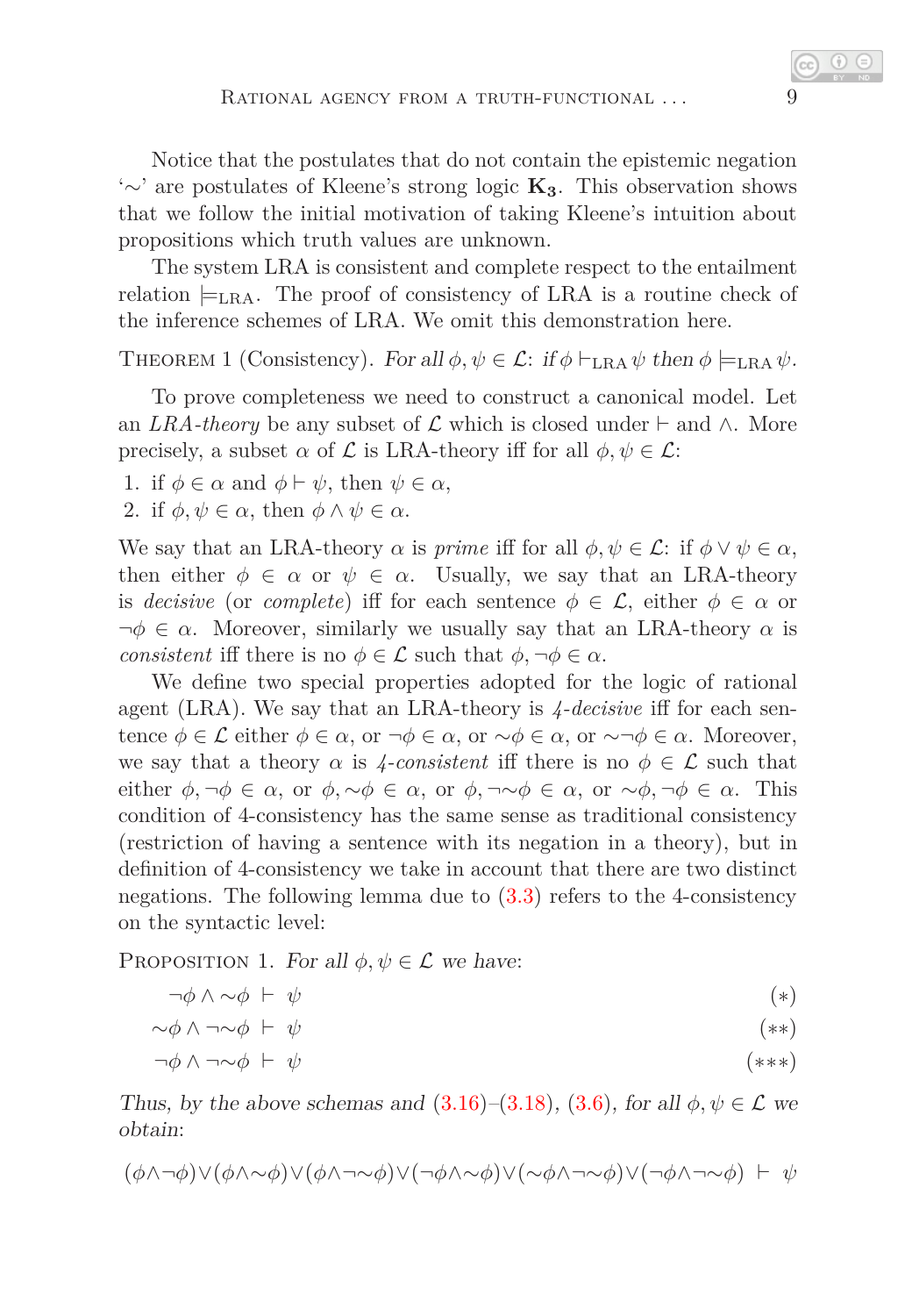PROOF. *Ad* (\*): First,  $\neg \phi \land \neg \phi \vdash \neg \phi$  and  $\neg \phi \vdash \sim \neg \sim \phi$ , by [\(3.1\)](#page-7-6), [\(3.14\)](#page-7-7),  $(3.15)$ , and the transitivity of  $\vdash$ , respectively. Thus, by the transitivity of ⊢, we have ¬*φ* ∧ ∼*φ* ⊢ ∼¬∼*φ*. Second, by [\(3.2\)](#page-7-9), we have ¬*φ* ∧ ∼*φ* ⊢ ∼*φ*. Hence, by [\(3.3\)](#page-7-2), we obtain  $\neg \phi \land \neg \phi \land \neg \neg \neg \phi$ . According to [\(3.18\)](#page-7-4) we have  $\sim \phi \land \sim \sim \phi \vdash \psi$ . So, applying the transitivity of  $\vdash$ , we have ¬*φ* ∧ ∼*φ* ⊢ *ψ*.

*Ad* (\*\*): it is a substitutional case of the inference scheme [\(3.16\)](#page-7-3).

*Ad* (\*\*\*): it follows from  $\neg \phi \land \neg \neg \phi \vdash \psi$  – a substitutional case of the inference scheme  $(3.17)$ , transitivity of  $\vdash$  and schemes  $(3.1)$ ,  $(3.2)$ ,  $(3.15)$ , and  $(3.3)$ .  $\Box$ 

<span id="page-9-0"></span>The following lemma is an analogue of the Lindenbaum's Lemma.

LEMMA 1. Let  $\phi \nvDash_{\text{LRA}} \psi$ . Then there is a prime 4-decisive and 4consistent theory  $\alpha$  such that  $\phi \in \alpha$  and  $\psi \notin \alpha$ .

PROOF. The existence of a prime LRA-theory  $\alpha$  that satisfies the lemma's conditions can be proved in an analogous way as it has been done by Dunn for the system  $R_{\rm FDE}$  in [\[8\]](#page-19-3), p. 13. We omit this demonstration here. Below we show that  $\alpha$  is both 4-decisive and 4-consistent.

First, it is easy to see that  $\alpha$  is 4-decisive. Indeed, by [\(3.19\)](#page-7-11), since  $\alpha$ is an LRA-theory and  $\phi \in \alpha$ , so  $\psi \vee \neg \psi \vee \neg \psi \vee \neg \psi \in \alpha$ . So also  $\psi \in \alpha$ , or  $\neg \psi \in \alpha$ , or  $\neg \psi \in \alpha$ , or  $\neg \neg \psi \in \alpha$ , since  $\alpha$  is also a prime LRA-theory. Thus  $\alpha$  is a 4-decisive theory.

To show that  $\alpha$  is 4-consistent assume towards contradiction that there is a formula  $\chi$  such that either  $\chi, \neg \chi \in \alpha$ , or  $\chi, \sim \chi \in \alpha$ , or *χ*, ¬∼*χ* ∈ *α*, or ∼*χ*, ¬*χ* ∈ *α*. By the fact that *α* is a prime LRA-theory we have that  $(\chi \wedge \neg \chi) \vee (\chi \wedge \neg \chi) \vee (\chi \wedge \neg \neg \chi) \vee (\neg \chi \wedge \neg \chi) \in \alpha$ . Hence  $\psi \in \alpha$ , by [\(3.3\)](#page-7-2) and Proposition [1,](#page-8-3) since  $\alpha$  is an LRA-theory. Thus  $\alpha$  is 4-consistent. □

Now for any prime 4-decisive and 4-consistent LRA-theory *α* we define the *canonical valuation* c for any propositional variable  $\pi$  as follows:

 $c(\pi) = \mathbf{T1} \iff \pi \in \alpha$ ,  $c(\pi) = \mathbf{T0} \iff \sim \pi \in \alpha$ ,  $c(\pi) = \mathbf{F0} \iff \sim \neg \pi \in \alpha$ ,  $c(\pi) = \mathbf{F1} \iff \neg \pi \in \alpha$ .

<span id="page-9-1"></span>This valuation *c* we standardly extend to the homomorphism  $h^c$  of  $\mathcal{L}$ into the matrix  $\mathfrak{V}_{\text{LRA}}$ . Notice that we obtain: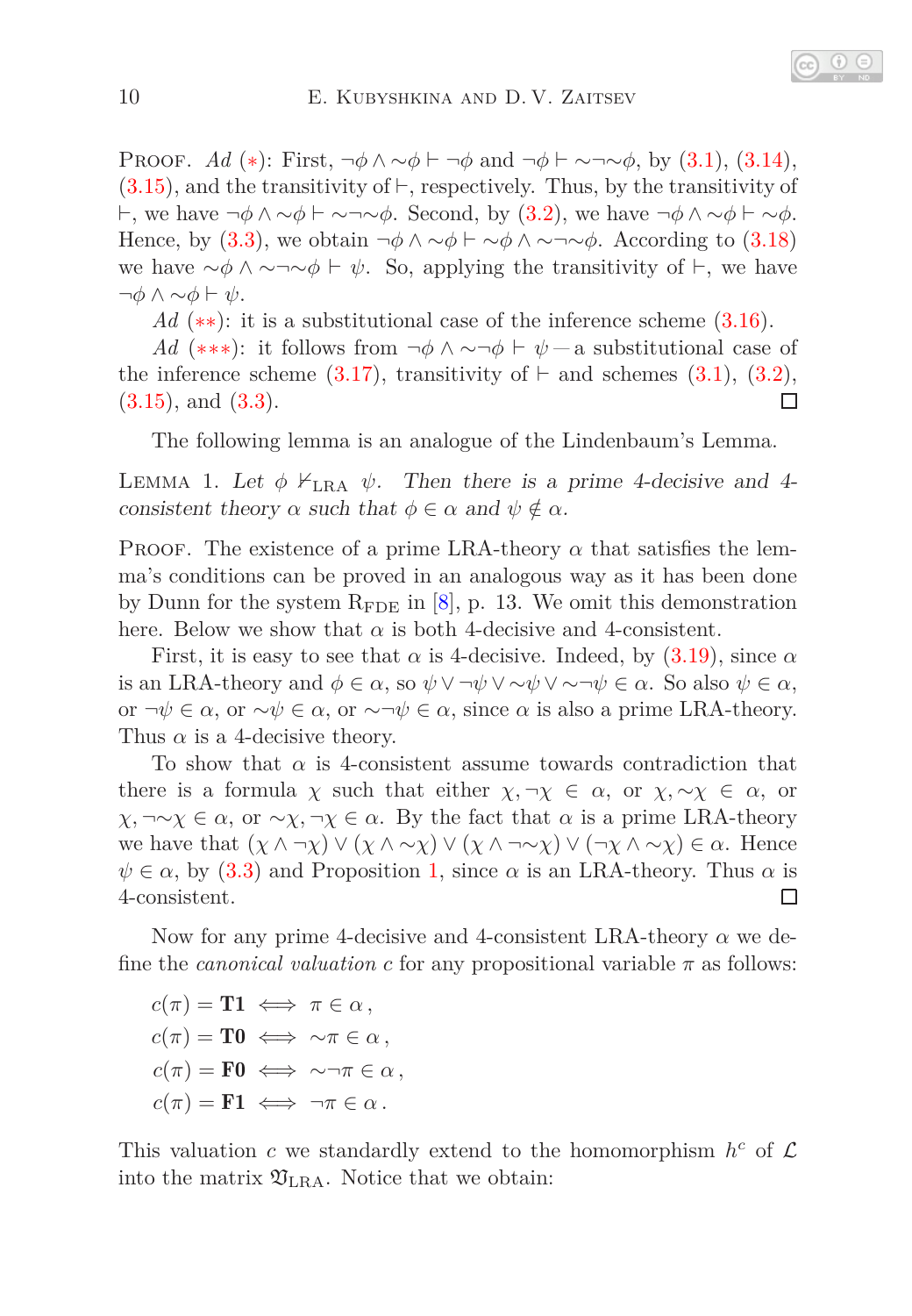LEMMA 2. For any  $\phi \in \mathcal{L}$ :

 $h^c(\phi) = \mathbf{T1} \iff \phi \in \alpha,$  $h^c(\phi) = \mathbf{T0} \iff \sim \phi \in \alpha$ ,  $h^c(\phi) = \mathbf{F0} \iff \sim \neg \phi \in \alpha$ ,  $v^c(\phi) = \mathbf{F1} \iff \neg \phi \in \alpha$ .

PROOF. We use induction on the construction of formulas.

 $h^c(\phi \wedge \psi) =$  **T1** iff  $h^c(\phi) =$  **T1** and  $h^c(\psi) =$  **T1** iff  $\phi \wedge \psi \in \alpha$  iff  $\phi \land \psi \in \alpha$ ; since  $\alpha$  is an LRA-theory and, respectively, by  $(\land 1)$ , inductive hypothesis,  $(3.1)$ , and  $(3.2)$ .

 $h^c(\phi \wedge \psi)$  = **T0** iff either both  $h^c(\phi)$  = **T0** and  $h^c(\psi)$  = **T1**, or both  $h^c(\phi) = \textbf{T1}$  and  $h^c(\psi) = \textbf{T0}$ , or  $h^c(\psi) = \textbf{T0} = h^c(\psi)$  iff either ∼*φ, ψ* ∈ *α*, or *φ,* ∼*ψ* ∈ *α*, or ∼*φ,* ∼*ψ* ∈ *α* iff either ∼*φ* ∧ *ψ* ∈ *α*, or *φ* ∧ ∼*ψ* ∈ *α*, or ∼*φ* ∧ ∼*ψ* ∈ *α* iff (∼*φ* ∧ *ψ*) ∨(*φ* ∧ ∼*ψ*) ∨(∼*φ* ∧ ∼*ψ*) ∈ *α* iff  $\sim(\phi \wedge \psi) \in \alpha$ ; since  $\alpha$  is a prime LRA-theory and, respectively, by  $(\wedge 2)$ , inductive hypothesis,  $(3.1)$ ,  $(3.2)$ ,  $(3.20)$ , and  $(3.4)$ .

 $h^c(\phi \wedge \psi)$  = F0 iff either both  $h^c(\phi)$  = F0 and  $h^c(\psi) \neq$  F1, or both  $h^c(\psi) = \mathbf{F0}$  and  $h^c(\phi) \neq \mathbf{F1}$  iff either (both  $h^c(\phi) = \mathbf{F0}$  and either  $h^c(\psi) = \mathbf{T1}$ , or  $h^c(\psi) = \mathbf{T0}$ ,  $h^c(\psi) = \mathbf{F0}$ ), or (both  $h^c(\psi) = \mathbf{F0}$  and either  $h^c(\phi) = \mathbf{T1}$ , or  $h^c(\phi) = \mathbf{T0}$ , or  $h^c(\phi) = \mathbf{F0}$ ) iff either both  $h^c(\phi) = \mathbf{F0}$ and  $h^c(\psi) = \mathbf{T1}$ , or both  $h^c(\phi) = \mathbf{F0}$  and  $h^c(\psi) = \mathbf{T0}$ , or  $h^c(\phi) = \mathbf{F0} =$  $h^c(\psi)$ , or both  $h^c(\psi) = \mathbf{F0}$  and  $h^c(\phi) = \mathbf{T1}$ , or both  $h^c(\psi) = \mathbf{F0}$  and  $h^c(\phi) = \mathbf{T0}$  iff either  $\sim \neg \phi, \psi \in \alpha$ , or  $\sim \neg \phi, \sim \psi \in \alpha$ , or  $\sim \neg \phi, \sim \neg \psi \in \alpha$ , or  $\sim \neg \psi, \phi \in \alpha$ , or  $\sim \neg \psi, \sim \phi \in \alpha$  iff either  $\sim \neg \phi \wedge \psi \in \alpha$ , or  $\sim \neg \phi \wedge \phi$ ∼*ψ* ∈ *α*, or ∼¬*φ* ∧ ∼¬*ψ* ∈ *α*, or ∼¬*ψ* ∧ *φ* ∈ *α*, or ∼¬*ψ* ∧ ∼*φ* ∈ *α* iff (∼¬*φ*∧*ψ*)∨(∼¬*φ*∧ ∼*ψ*)∨(∼¬*φ*∧ ∼¬*ψ*)∨(∼*φ*∧ ∼¬*ψ*)∨(*φ*∧ ∼¬*ψ*) ∈ *α* iff ∼¬(*φ* ∧ *ψ*) ∈ *α*; since *α* is a prime LRA-theory and, respectively, by  $(\wedge 3)$ , inductive hypothesis,  $(3.1)$ ,  $(3.2)$ ,  $(3.4)$ , and  $(3.22)$ .

 $h^c(\phi \wedge \psi) = \textbf{F1}$  iff either  $h^c(\phi) = \textbf{F1}$  or  $h^c(\psi) = \textbf{F1}$  iff either  $\neg \phi \in \alpha$  or  $\neg \psi \in \alpha$  iff  $\neg \phi \vee \neg \psi \in \alpha$  iff  $\neg (\phi \wedge \psi) \in \alpha$ ; , since  $\alpha$  is a prime LRA-theory and, respectively, by  $(\wedge 4)$ , inductive hypothesis,  $(3.4)$ , and  $(3.10)$ .

 $h^c(\phi \vee \psi) =$  **T1** iff either  $h^c(\phi) =$  **T1** or  $h^c(\psi) =$  **T1** iff either  $\phi \in \alpha$ or  $\psi \in \alpha$  iff  $\phi \vee \psi \in \alpha$ ; since  $\alpha$  is a prime LRA-theory and, respectively, by  $(\vee 1)$ , inductive hypothesis, and  $(3.4)$ .

 $h^c(\phi \vee \psi) = \textbf{T0}$  iff either both  $h^c(\phi) \neq \textbf{T1}$  and  $h^c(\psi) = \textbf{T0}$ , or both  $h^c(\phi) = \mathbf{T0}$  and  $h^c(\psi) \neq \mathbf{T1}$  iff either (both  $h^c(\psi) = \mathbf{T0}$  and either  $h^c(\phi) = \mathbf{T0}$ , or  $h^c(\phi) = \mathbf{F0}$ , or  $h^c(\phi) = \mathbf{T1}$ ), or (both  $h^c(\phi) = \mathbf{T0}$  and either  $h^c(\psi) = \mathbf{T0}$ , or  $h^c(\psi) = \mathbf{F0}$ , or  $h^c(\psi) = \mathbf{F1}$ ) iff either  $\sim \phi$ ,  $\sim \psi \in \alpha$ ,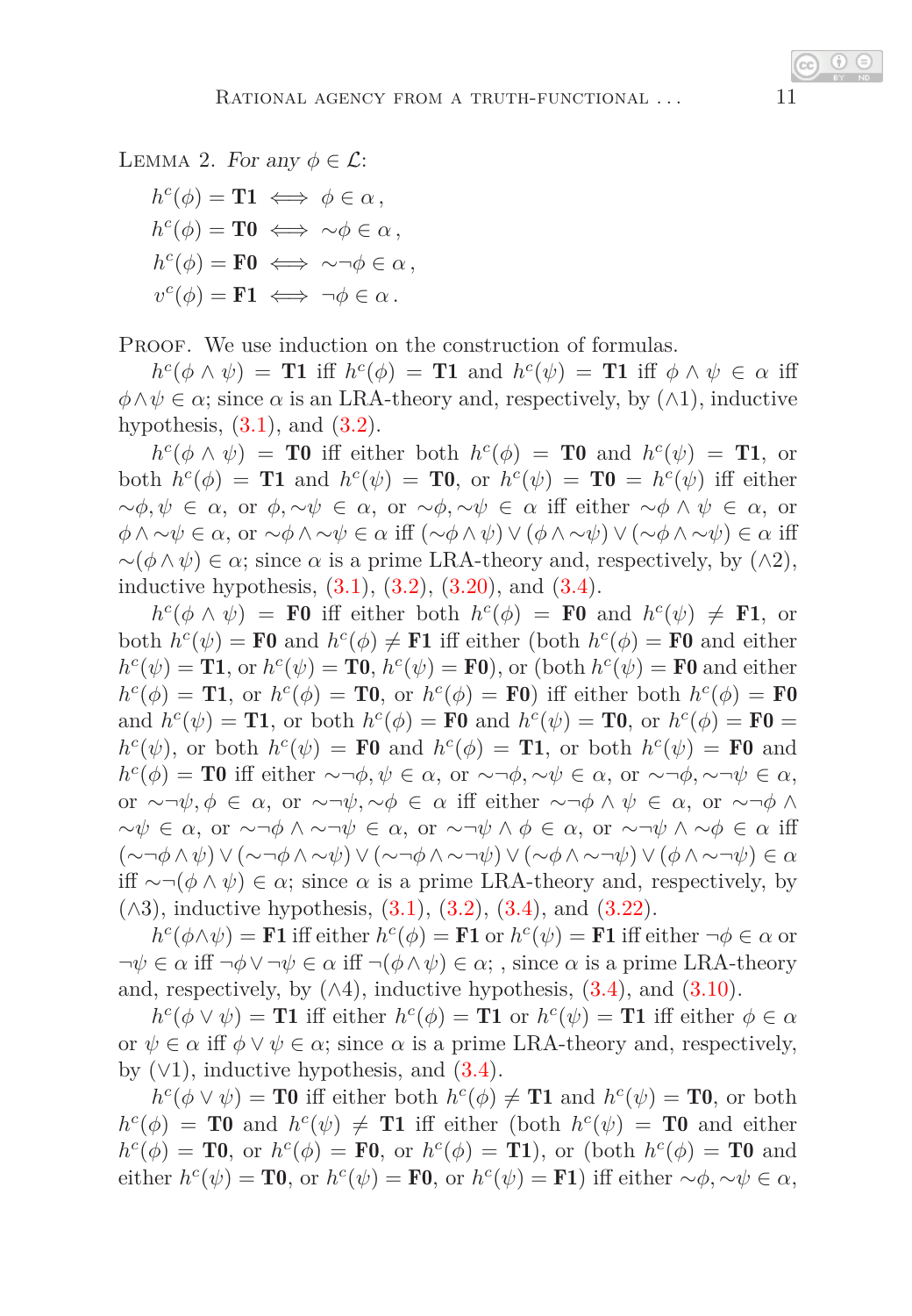or ∼¬*φ,* ∼*ψ* ∈ *α*, or ¬*φ,* ∼*ψ* ∈ *α*, or ∼*φ,* ∼*ψ* ∈ *α*, or ∼*φ,* ∼¬*ψ* ∈ *α*, or ∼*φ,* ¬*ψ* ∈ *α* iff either ∼*φ* ∧ ∼*ψ* ∈ *α*, or ∼¬*φ* ∧ ∼*ψ* ∈ *α*, or ¬*φ* ∧ ∼*ψ* ∈ *α*, or ∼*φ* ∧ ∼¬*ψ* ∈ *α*, or ∼*φ* ∧ ¬*ψ* ∈ *α* iff (∼*φ* ∧ ∼*ψ*) ∨ (∼¬*φ* ∧ ∼*ψ*) ∨ (¬*φ* ∧ ∼*ψ*) ∨ (∼*φ* ∧ ∼¬*ψ*) ∨ (∼*φ* ∧ ¬*ψ*) ∈ *α* iff ∼(*φ* ∨ *ψ*) ∈ *α*; since *α* is a prime LRA-theory and, respectively, by  $(\vee 2)$ , inductive hypothesis,  $(3.1), (3.2), (3.4), \text{ and } (3.21).$  $(3.1), (3.2), (3.4), \text{ and } (3.21).$  $(3.1), (3.2), (3.4), \text{ and } (3.21).$  $(3.1), (3.2), (3.4), \text{ and } (3.21).$  $(3.1), (3.2), (3.4), \text{ and } (3.21).$  $(3.1), (3.2), (3.4), \text{ and } (3.21).$  $(3.1), (3.2), (3.4), \text{ and } (3.21).$  $(3.1), (3.2), (3.4), \text{ and } (3.21).$ 

 $h^c(\phi \vee \psi) = \mathbf{F0}$  iff either  $h^c(\phi) = \mathbf{F0} = h^c(\psi)$ , or both  $h^c(\phi) = \mathbf{F0}$  and  $h^c(\psi) = \mathbf{F1}$ , or both  $h^c(\phi) = \mathbf{F1}$  and  $h^c(\psi) = \mathbf{F0}$  iff either ~¬ $\phi$ , ~¬ $\psi \in \mathbf{F1}$ *α*, or ∼¬*φ*, ¬*ψ* ∈ *α*, or ¬*φ*, ∼¬*ψ* ∈ *α* iff either ∼¬*φ*∧∼¬*ψ* ∈ *α*, or ∼¬*φ*∧ ¬*ψ* ∈ *α*, or ¬*φ*∧∼¬*ψ* ∈ *α* iff (∼¬*φ*∧¬*ψ*)∨(¬*φ*∧∼¬*ψ*)∨(∼¬*φ*∧∼¬*ψ*) ∈ *α* iff ∼(¬*φ*∧¬*ψ*) ∈ *α* iff ∼¬(*φ*∨*ψ*) ∈ *α*; since *α* is a prime LRA-theory and, respectively, by  $(\sqrt{3})$ , inductive hypothesis,  $(3.1)$ ,  $(3.2)$ ,  $(3.4)$ ,  $(3.20)$ , and [\(3.12\)](#page-7-17).

 $h^c(\phi \vee \psi) = \textbf{F1}$  iff  $h^c(\phi) = \textbf{F1} = h^c(\psi)$  iff  $\neg \phi, \neg \psi \in \alpha$  iff  $\neg \phi \wedge \neg \psi \in \alpha$ iff  $\neg(\phi \lor \psi) \in \alpha$ ; since  $\alpha$  is an LRA-theory and, respectively, by ( $\lor 4$ ), inductive hypothesis,  $(3.1)$ ,  $(3.2)$ , and  $(3.11)$ .

 $h^c(\neg \phi) =$  **T1** iff  $h^c(\phi) =$  **F1** iff  $\neg \phi \in \alpha$ ; respectively by  $(\neg 1)$  and inductive hypothesis.

 $h^c(\neg \phi) = \textbf{T0}$  iff  $h^c(\phi) = \textbf{F0}$  iff  $\sim \neg \phi \in \alpha$ ; respectively by (¬2) and inductive hypothesis.

 $h^c(\neg \phi)$  = **F0** iff  $h^c(\phi)$  = **T0** iff  $\sim \phi \in \alpha$  iff  $\neg \sim \neg \phi \in \alpha$  iff  $\sim \neg \neg \phi \in \alpha$ ; since  $\alpha$  is an LRA-theory and, respectively, by  $(\neg 3)$ , inductive hypothesis,  $(3.9)$ , and  $(3.15)$ .

 $h^c(\neg \phi) = \mathbf{F1}$  iff  $h^c(\phi) = \mathbf{T1}$  iff  $\phi \in \alpha$  iff  $\neg \neg \phi \in \alpha$ ; since  $\alpha$  is an LRA-theory and, respectively, by  $(\neg 4)$ , inductive hypothesis, and  $(3.8)$ .

 $h^c(\sim \phi)$  = **T1** iff  $h^c(\phi)$  = **T0** iff  $\sim \phi \in \alpha$ ; since  $\alpha$  is an LRA-theory and, respectively, by  $(\sim 1)$  and inductive hypothesis.

 $h^c(\sim \phi) = \textbf{T0}$  iff  $h^c(\phi) = \textbf{T1}$  iff  $\phi \in \alpha$  iff  $\sim \sim \phi \in \alpha$ ; since  $\alpha$  is an LRAtheory and, respectively, by  $(\sim 2)$ , inductive hypothesis, and  $(3.13)$ .

 $h^c(\sim \phi)$  = **F0** iff  $h^c(\phi)$  = **F1** iff ¬ $\phi \in \alpha$  iff ~¬∼ $\phi \in \alpha$ ; since  $\alpha$  is an LRA-theory and by  $(\sim 3)$ , inductive hypothesis,  $(3.14)$ ,  $(3.15)$ , respectively.

 $h^c(\sim \phi)$  = F1 iff  $h^c(\phi)$  = F0 iff  $\sim \neg \phi \in \alpha$  iff  $\neg \sim \phi \in \alpha$ ; since  $\alpha$  is an LRA-theory and by  $(\sim 4)$ , inductive hypothesis,  $(3.15)$ , respectively.  $\Box$ 

Now we can prove the completeness of the system RA.

THEOREM 2 (Completeness). For all  $\phi, \psi \in \mathcal{L}$ :

if  $\phi \models_{\text{LRA}} \psi$  then  $\phi \vdash_{\text{LRA}} \psi$ .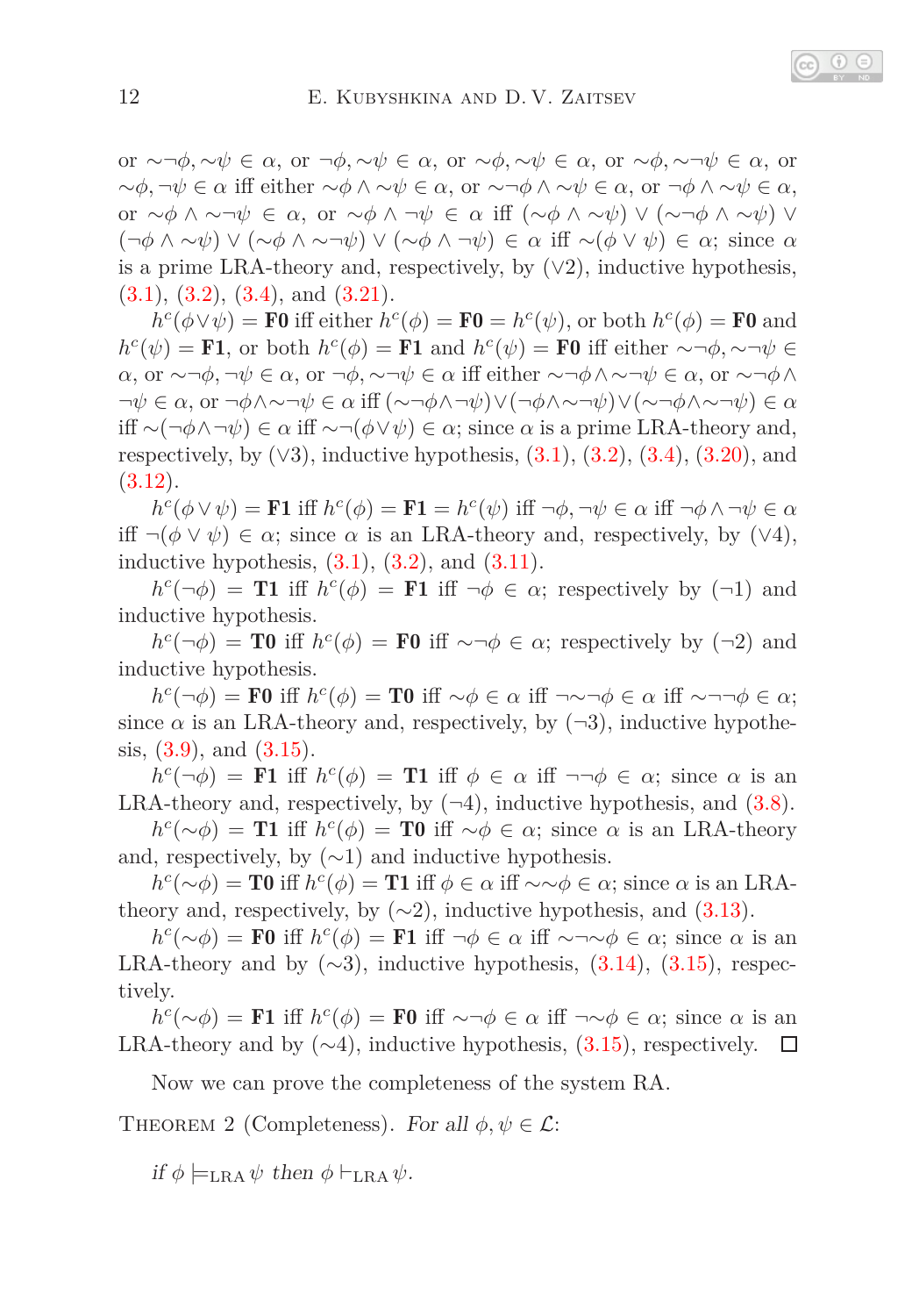PROOF. By contraposition. Assume that  $\phi \nvdash_{\text{LRA}} \psi$ . Then, by Lemma [1,](#page-9-0) there exists a 4-decisive, 4-consistent prime theory  $\alpha$  that both  $\phi \in \alpha$ and  $\psi \notin \alpha$ . Now, by Lemma [2,](#page-9-1) for the canonical valuation c in this theory we have  $h^c(\phi) = \textbf{T1}$  and  $h^c(\psi) \neq \textbf{T1}$ . So  $\phi \not\models_{\text{LRA}} \psi$ . □

### <span id="page-12-1"></span>4. Knowability paradox

The system LRA can serve as a truth-functional basis for a new approach to formalization of the statements about an agent's knowledge and ignorance. We propose to apply this promising tool to a widely discussed epistemological issue, known as the Knowability Paradox.

The Knowability Paradox (also known as Fitch's paradox or Church-Fitch's paradox) is a logical argument suggesting that if every true proposition is knowable (the knowability principle), then all true propositions are already known (the omniscience principle).

More precisely, the proof of the paradox is based on the assumption that there is a truth that is not known yet (so called, unknown truth). In terms of epistemic logic we can formalize this assumption as follows<sup>[3](#page-12-0)</sup>:

$$
p \wedge \neg \mathsf{K}_a \, p,\tag{$\star$}
$$

where  $p$  is an arbitrary true proposition,  $K_a$  is an epistemic operator that applied to a sentence *p* denotes "the proposition *p* is known (to be true) by an agent *a*". Thus the formula  $(\star)$  can be interpreted as: "*p* is the case, but the agent doesn't know it".

Next goes the principle that every true statement is capable of being known to be true (*the knowability principle*):

<span id="page-12-2"></span>
$$
p \to \Diamond \mathsf{K}_a \, p,\tag{KP}
$$

where  $\Diamond$  is a modal operator of possibility. Now consider the application of the above principle to  $(\star)$ , which leads to:

 $\diamondsuit$  K<sub>*a*</sub>( $p$  ∧ ¬ K<sub>*a*</sub> $p$ ).

So, by distribution of the operator 'K*a*' over conjunction, one gets:

$$
\diamondsuit(K_a p \wedge K_a \neg K_a p).
$$

<span id="page-12-0"></span><sup>&</sup>lt;sup>3</sup> We provide here only a sketch of the proof in propositional language without quantifying, as the proof in terms of epistemic logic with appellation to possible-worlds semantics does not make the subject of the current paper.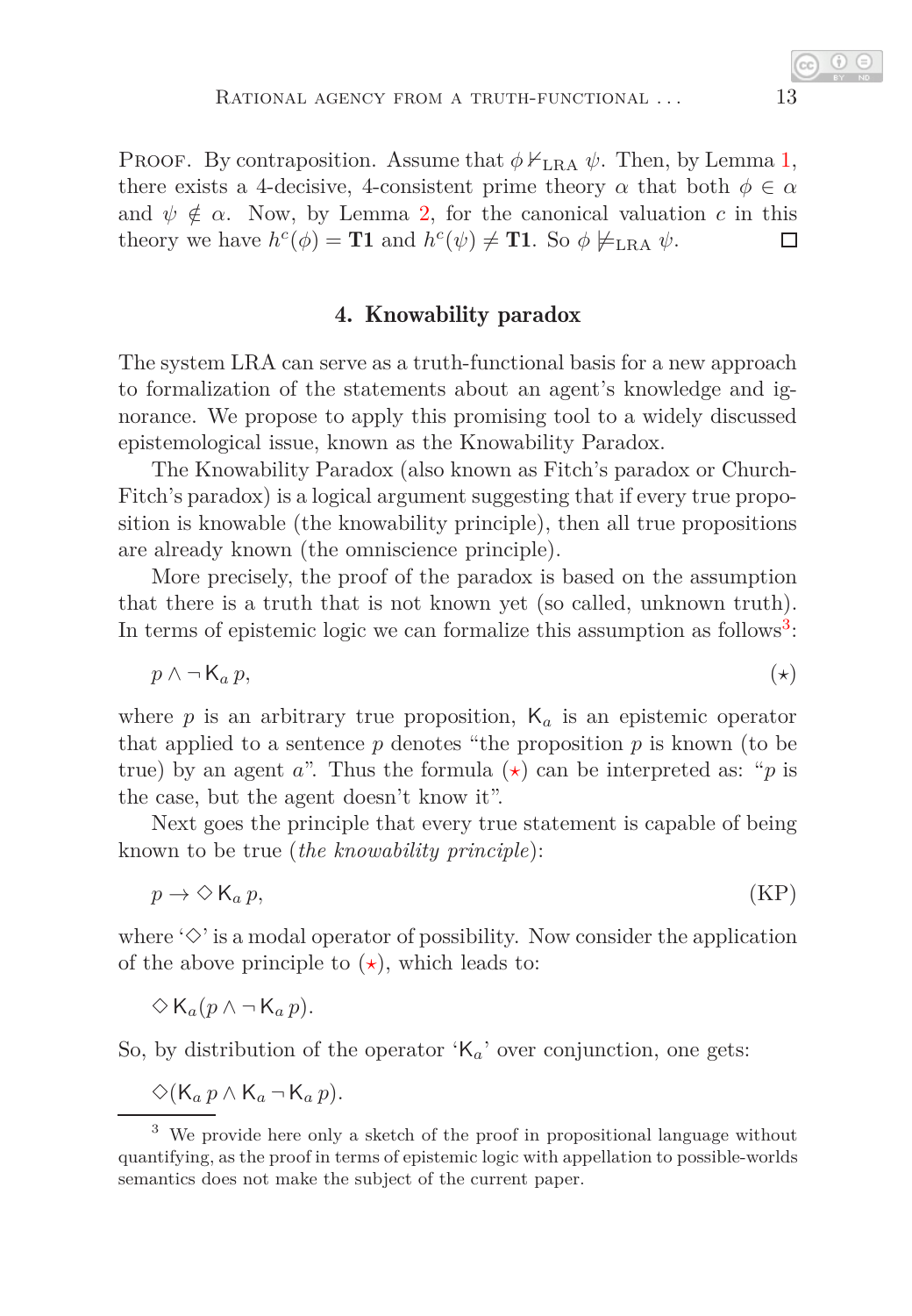The formula ' $K_a - K_a p$ ' can be reduced to ' $-K_a p$ ' according to "factivity" principle", which states that if we know some fact, it takes place (i.e.,  $(K_a q \rightarrow q')$ . Thus we arrive at:

 $\diamondsuit(K_a p \land \neg K_a p)$ .

The last formula is a substitutional case of ' $\diamond \perp$ ', that contradicts the commonly accepted principle of the impossibility of contradiction (i.e., '¬✸⊥'). Summing up, our assumption (*[⋆](#page-12-1)*) appeared to lead to contradiction and must be discharged:

$$
\neg (p \land \neg K_a p).
$$

Applying PC we can transform the last formula into:

$$
p \to \mathsf{K}_a \, p,\tag{OP}
$$

where the former means that if the proposition  $p$  is true, then its truth is already known (*the omniscience principle*).

Quite predictably, there is a huge number of possible solutions to the paradox. Schematically we can divide the solution strategies into three categories (we follow here the classification given by Maffezioli, Naibo and Negri in [\[19\]](#page-19-4)):

- 1. There is a suggestion to restrict the knowability principle. This approach is developed by Dummet [\[9\]](#page-19-5), Tennant [\[32\]](#page-20-6), [\[33\]](#page-20-7), Restall [\[26\]](#page-20-8).
- 2. One can also try to reformulate the knowability principle (see e.g. Edgington [\[11\]](#page-19-6), Martin-Löf [\[21\]](#page-19-7), Burgess [\[5\]](#page-19-8), Proietti and Sandu [\[25\]](#page-20-9)).
- 3. One may revise the logical framework to avoid the paradox (see e.g. Williamson [\[35\]](#page-20-10), Beall [\[1\]](#page-18-2), [\[2\]](#page-18-3), Wansing [\[34\]](#page-20-11), Dummet [\[10\]](#page-19-9), Priest  $|24|$ ).

In what follows we reformulate the knowability principle in terms of the logic of rational agent. So partially we follow the second strategy, but in so doing we also revise the logical system, as it was proposed by the representatives of the third approach.

For a start, let us list the epistemological and logical principles used in the paradox formulation. Among those, the knowability principle, the principle of distribution of knowledge over conjunction, the factivity principle and the impossibility of contradiction. Our first aim is thus to show that accepting the knowability principle does not lead to the omniscience principle. The second aim of this section is to analyze the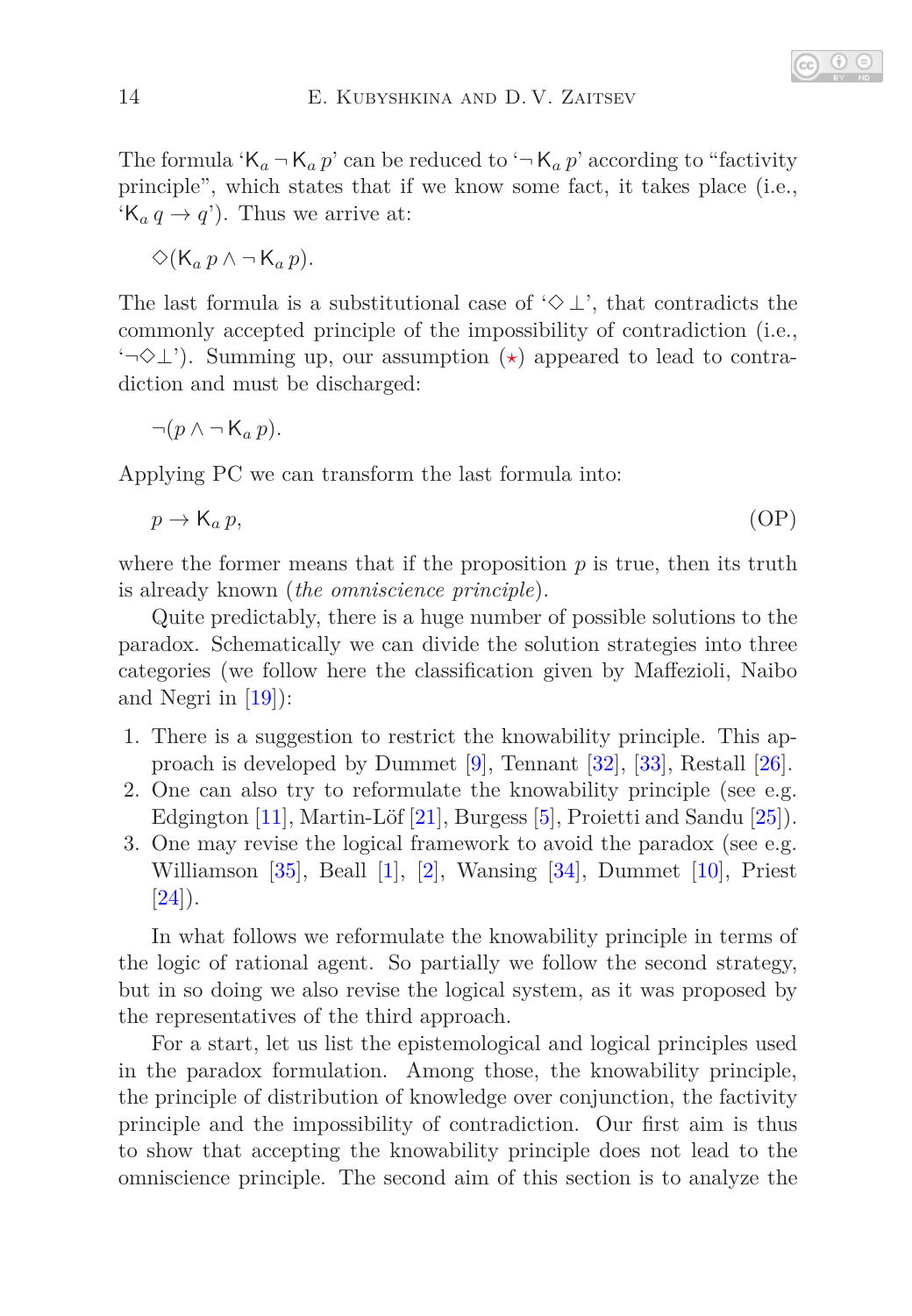other principles involved in the "classical" derivation of the paradox in terms of LRA.

As noted above, the knowability principle has been formalized in epistemic logic as  $(KP)$ :  $p \to \Diamond K_a p$ . What does it mean? Literally, "if the proposition is true, then we have a possibility to know it". In the logic of rational agent it can be reformulated as "if the truth value of the proposition was 'T1' or 'T0' (the proposition is true without connection to the knowledge the agent may have or not about proposition in consideration), then it is possible for this proposition to be true and known to be true (to take value  $T1$ )".

Having two negations (the "ontological" one and the "epistemic" one) at hand, in the system LRA, we have a tool to formalize the fact of knowing or not knowing something by an agent on the syntactic level. To formalize the possibility of knowing something we should introduce modal operators of possibility and necessity with corresponding possible worlds semantics. The resulting language is denoted by  $\mathcal{L}_{\infty}$ . We fix a set of possible worlds *W* and a binary accessibility relation *R* in *W*, which is a reflexive, transitive and symmetric. Moreover, we use *relational models* of the form  $\langle W, R, V \rangle$ , where *V* is a valuation function from  $\mathcal{L}_{\Diamond \Box} \times W$ into  $\{T1, T0, F0, F1\}$  such that for '¬', ' $\sim$ ', ' $\wedge$ ', and ' $\vee$ ' the valuation *V* satisfies the same inductive conditions for homomorphisms given on the page [7](#page-3-0) and moreover:

- $(\Box 1) \ V(\Box \phi, w) = \mathbf{T1}$  iff  $\forall u(wRu \Rightarrow V(\phi, u) = \mathbf{T1});$
- $(\Box 2) V(\Box \phi, w) = \textbf{T0}$  iff  $\forall u(wRu \Rightarrow (V(\phi, u) = \textbf{T1} \text{ or } V(\phi, u) = \textbf{T0}))$ and  $\exists u(wRu \text{ and } V(\phi, u) = \textbf{T0});$
- $(\Box 3)$   $V(\Box \phi, w) = \mathbf{F1}$  iff  $\exists u(wRu \text{ and } V(\phi, u) = \mathbf{F1})$ ;
- $(\Box 4)$   $V(\Box \phi, w) = \mathbf{F0}$  iff  $\forall u(wRu \Rightarrow V(\phi, u) \neq \mathbf{F1})$  and  $\exists u(wRu \text{ and } wRu)$  $V(\phi, u) = \mathbf{F0}$ ).
- $(\diamondsuit 1)$   $V(\diamondsuit \phi, w) =$  **T1** iff  $\exists u(wRu \text{ and } V(\phi, u) =$  **T1**);
- $(\Diamond 2)$   $V(\Diamond \phi, w) = \textbf{T0}$  iff  $\forall u(wRu \Rightarrow V(\phi, u) \neq \textbf{T1})$  and  $\exists u(wRu \text{ and } w$  $V(\phi, u) = \mathbf{T0}$ ;
- $(\Diamond 3) \ V(\Diamond \phi, w) = \mathbf{F1}$  iff  $\forall u(wRu \Rightarrow V(\phi, u) = \mathbf{F1})$ ;
- $(\Diamond 4) \ V(\Diamond \phi, w) = \mathbf{F0} \Leftrightarrow \forall u(wRu \Rightarrow (V(\phi, u) = \mathbf{F1} \text{ or } V(\phi, u) = \mathbf{F0}))$ and  $\exists u(wRu \text{ and } V(\phi, u) = \mathbf{F0}).$

Of course, we have  $V(\Diamond \phi, w) = V(\neg \Box \neg \phi, w)$ . Thus,  $\Diamond$  could be defined by means of  $\lq \Box$ .

By introducing interpretations of modal operators we limit the way of the informal reading of four values of the logic of rational agent. More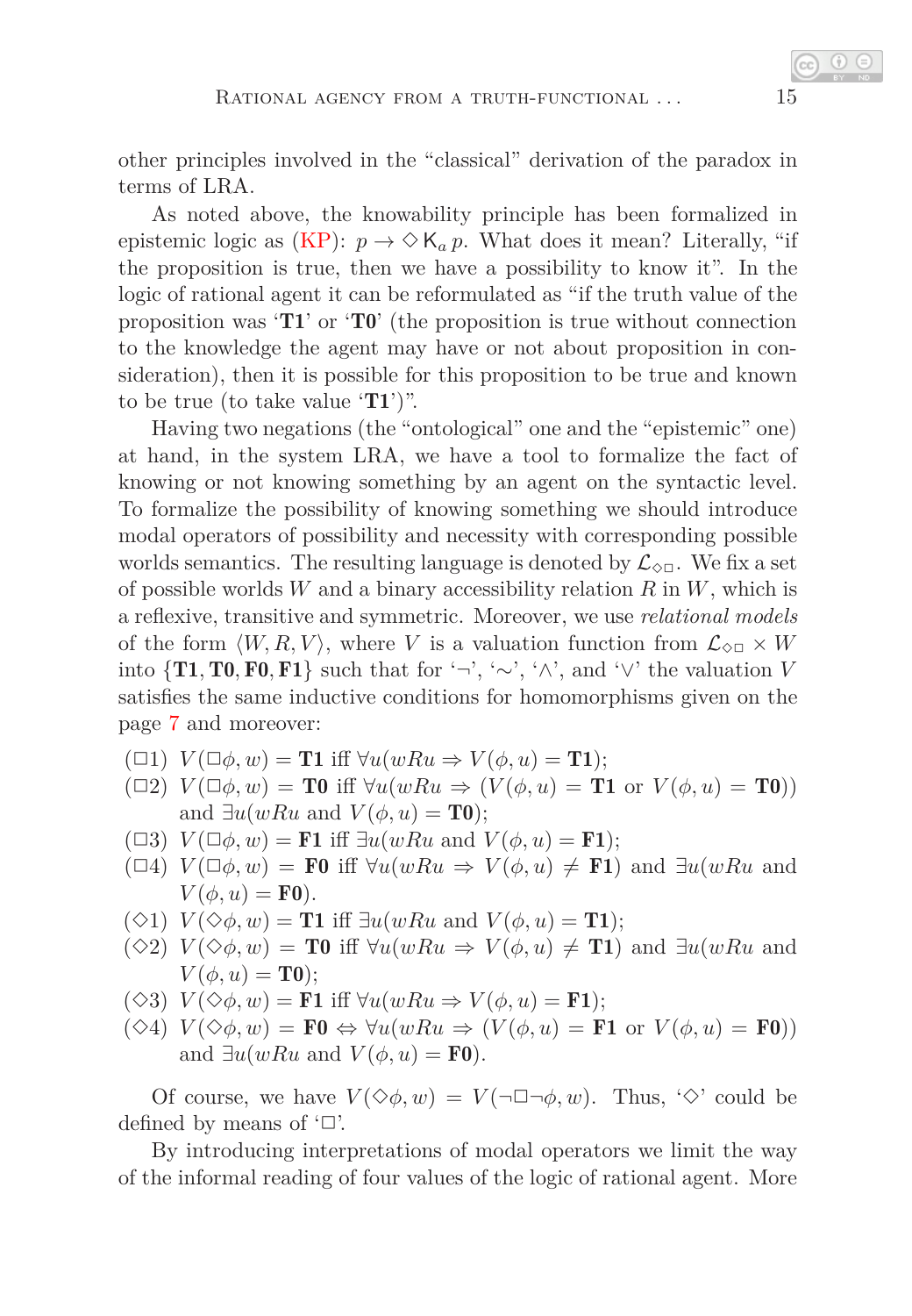precisely, the values read as "true and known to be true" (T1) and others refer only to formulas having non-modal operators as the main functor. For the modal operators, the reading of the values is defined as above. For example,  $V(\Diamond p, w) =$ **T1** does not mean "the possibility of p is true and known to be true in the world  $w$ ", but it means that there exists an accessible from *w* world, where *p* is true and known to be true, or "it is possible that *p* is true and known".

For an axiomatization to be full-fledged, one definitely needs to add to LRA the inference schemes corresponding to appropriate deductive postulates. However, it is a topic in its own right, and we will not address it here. In what follows we use the semantical entailment  $\models_{\text{LRA}_{\text{on}}}$  that always leads from 'T1' to 'T1' and is an extension of  $\models_{\text{LRA}}$ .

As noted above, the knowability principle states that if some proposition is true, then it is possible that this proposition would be known to be true. In terms of LRA semantics, this means that if the value of some proposition  $\phi$  is 'T1' or 'T0' in the (actual) world *w*, then there exists an accessible from *w* world *u*, where  $V(\phi, u) = \textbf{T1}$  (that is the condition for  $V(\Diamond \phi, w) = \mathbf{T}1$ . Taking in account interpretations, the former statement [\(KP\)](#page-12-2) can be put as follows:

<span id="page-15-0"></span>
$$
\phi \vee \sim \phi \models_{\text{LRA}_{\Diamond \Box}} \Diamond \phi, \tag{KP'}
$$

If the left part of the inference takes value 'T1' (it is the case only if  $\phi$  takes value 'T1' or 'T0'), then  $\diamond$  φ takes value "T1" (there exists an accessible world, where  $\phi$  is true and known to be true). With this formulation of the knowability principle in mind, we can reconstruct the derivation of the paradox, now in terms of the logic of rational agent. We start with the same assumption, that there is a proposition that is true and unknown by an agent: ∼*p*. If ∼*p* is true and known, then *p* is true, independently of the agent's state of knowledge:

$$
\sim p \models_{\text{LRA}_{\diamond\Box}} p \lor \sim p.
$$

After we apply the knowability principle  $(KP')$  $(KP')$ :

*p* ∨ ∼*p*  $\models$ <sub>LRA</sub>  $\Diamond$ *p* 

and by this we have:

$$
\sim p \models_{\text{LRA}_{\text{OD}}} \Diamond p \tag{†}
$$

that means that if *p* is true and unknown, then there exists an accessible world, where *p* is true and known to be true (takes value 'T1').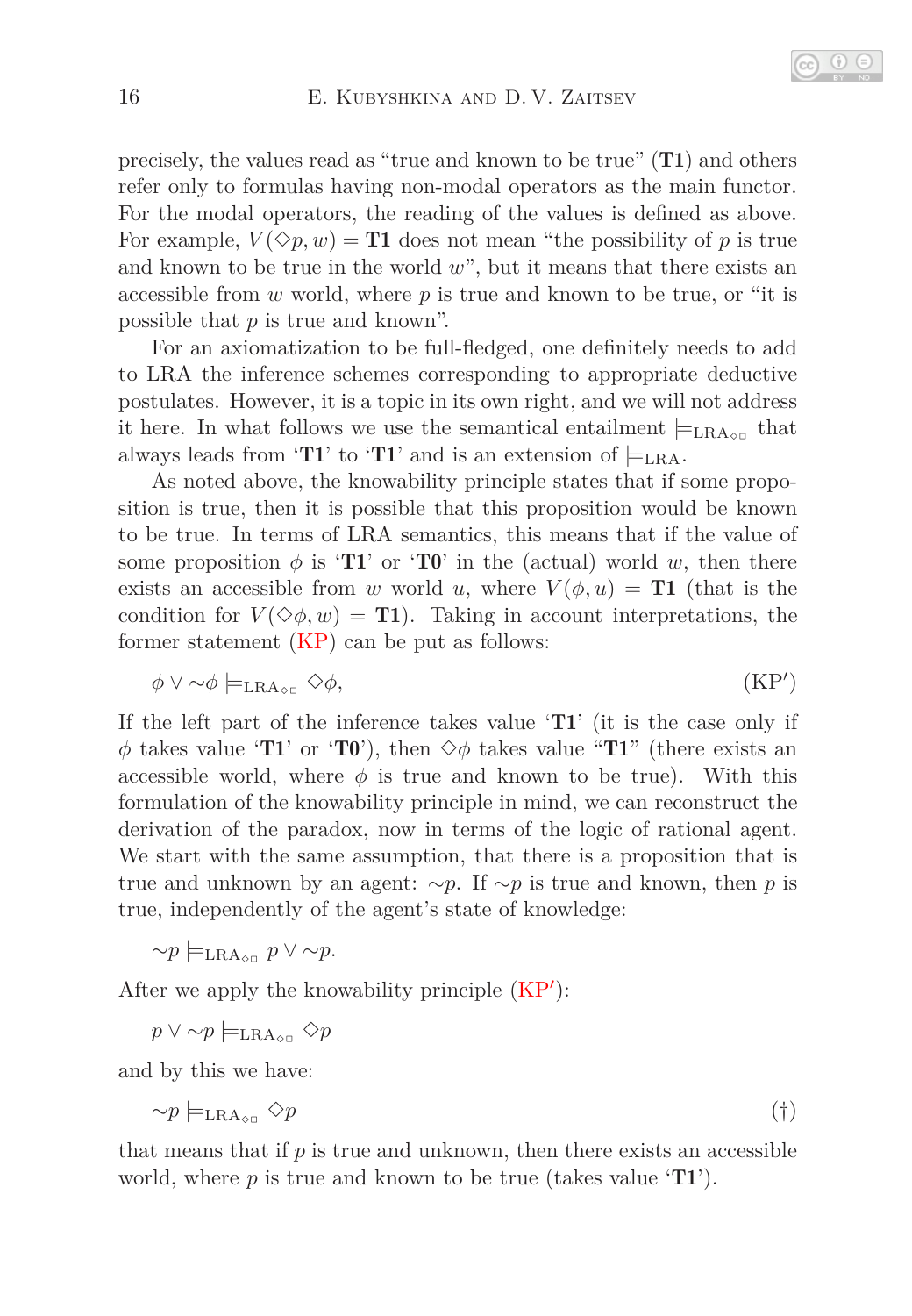Possible objection can raise on the ground that even if application of the knowability principle to the assumption that there is an unknown truth does not lead us to the omniscience principle, it does not mean that the omniscience principle is not derivable in LRA. Fortunately, it is not the case. First, we consider omniscience principle as it can be presented by means of LRA, and then we show it to be underivable in LRA.

The omniscience principle states that all truths are known. In other words, if some proposition is true ( $\phi \vee \neg \phi'$  takes value 'T1'), then it is known to be true (then  $\phi$  takes value 'T1'):

$$
\phi \lor \sim \phi \vdash \phi \tag{OP'}
$$

However, it is obvious that this inference is not LRA-valid (let  $\phi$  to take the value  $\mathbf{T0}'$ , then the premise takes value  $\mathbf{T1}'$ , while conclusion takes value  $\mathbf{T0'}$ . Nevertheless, it may still be possible that  $(KP)$  together with modal extension of LRA can validate it. As we remarked before the enrichment of LRA by modal operators is left for the future work. In what follows we consider that such an extension should be conservative with respect to the present semantics. Thus, if one considers only conservative extensions of LRA, the principle (OP') will remain not LRA-valid.

As our considerations of knowability and omniscience in terms of LRA has shown, some important logical and epistemological principles involved in standard form of the paradox remain untouched upon. Meanwhile, these principles are often considered as basic and important for philosophy and epistemology. It gives rise to a reasonable question, whether these principles are valid in the logic we propose. The answer is positive, in as much as they can be presented by means of the logic of rational agent. Let's take a closer look at them.

The principle of distributivity of knowledge over conjunction states that if an agent knows that both  $\phi$  and  $\psi$ , then he knows that  $\phi$  and he knows that  $\psi$ . The acceptability of this principle is still under intense discussion (for detail, consult e.g. Nozick [\[20\]](#page-19-10), Williamson [\[36\]](#page-20-13), Duc [\[6\]](#page-19-11)). The best way to avoid such a discussion is to note that this principle is not only admissible in LRA, but corresponding inference schemes are exactly deductive postulates [\(3.1\)](#page-7-6) and [\(3.2\)](#page-7-9) of LRA. These inferences mean that if  $\phi \wedge \psi$  is true and known to be true, then  $\phi$  is true and known to be true, and  $\psi$  is true and known to be true.

The factivity principle, as avowed above, states that if something is known to be true, then it is true. The same idea may be expressed in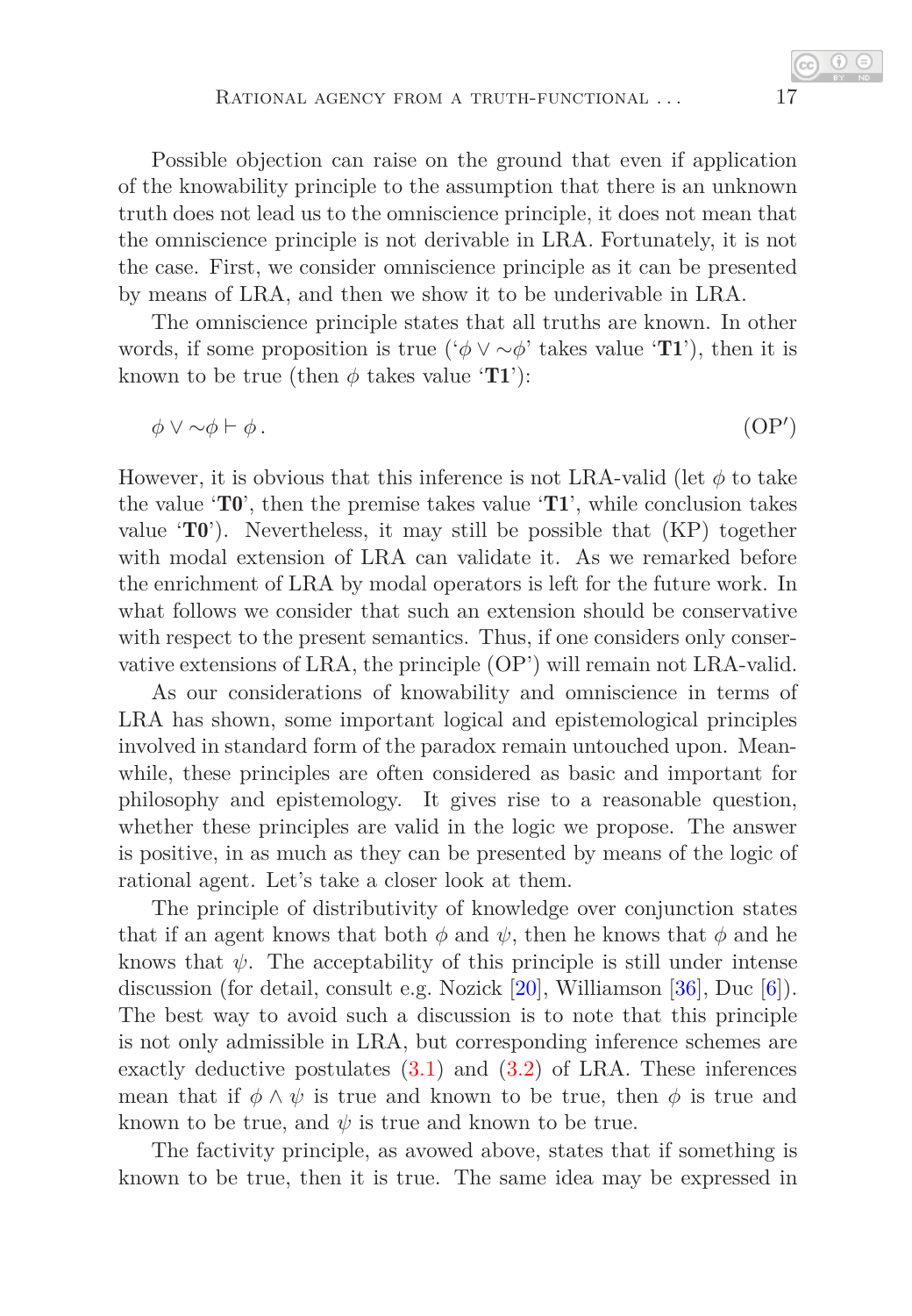

LRA as follows (see  $(3.4)$ ):

*φ* ⊢LRA *φ* ∨ ∼*φ*

If  $\phi$  is true and known to be true (takes value 'T1'), then it is true independently of the state of the agent's knowledge (i.e.,  $\phi \vee \sim \phi$  takes value 'T1'). Thus, the factivity principle in such formulation is also a core principle of LRA.

The last principle to analyze is the impossibility of contradiction  $(\neg \Diamond \bot)$ . To clarify the status of this principle in LRA we should define the contradiction  $(\perp)$  in the system LRA and its modal extension. The definition of contradiction (or logical falsity) in many-valued logics is an open question. S. Gottwald [\[12\]](#page-19-12) explicits two possibilities of generalizing the notion of contradiction from classical logic to many-valued logic: one can take as logical falsities all those formulas  $\phi$  for which  $\neg \phi$  is a logical truth (takes the designated truth-value); or one can take as logical falsities all those formulas  $\phi$  which assume only antidesignated truth degrees. For the reason of simplicity, we prefer to use the first method to define the contradiction. Having the set of designated values  $\{T1\}$ , logical falsities may be defined as all formulas  $\phi$  for which  $h(\neg \phi) = \mathbf{T1}$ , that gives us  $h(\phi) = \mathbf{F1}$ . Following this way, one may define  $\perp$  as a formula that takes the truth-value 'F1' in all possible worlds for the modal extension of LRA. Having this definition, it is obvious that for an arbitrary formula  $\phi$ ,  $\phi \models_{\text{LRA}_{\Diamond \Box}} \neg \Diamond \bot$ , that means that such an extension validates the principle of the impossibility of contradiction.

In this section we have shown that we can not derive the omniscience principle from the knowability principle in some conservative modal extension of LRA and that the system contains the other important philosophical and epistemological principles, that are used in the derivation of the knowability paradox. Summing up, in LRA, the knowability principle does not lead to the omniscience, while other important philosophical and epistemological principles involved in knowability paradox are preserved.

### 5. Conclusion

In this paper, we have introduced a generalization of classical truth values applied to Kleene's idea of undefined values. This generalization gives rise to a four-valued logic, that we label as "logic of rational agent"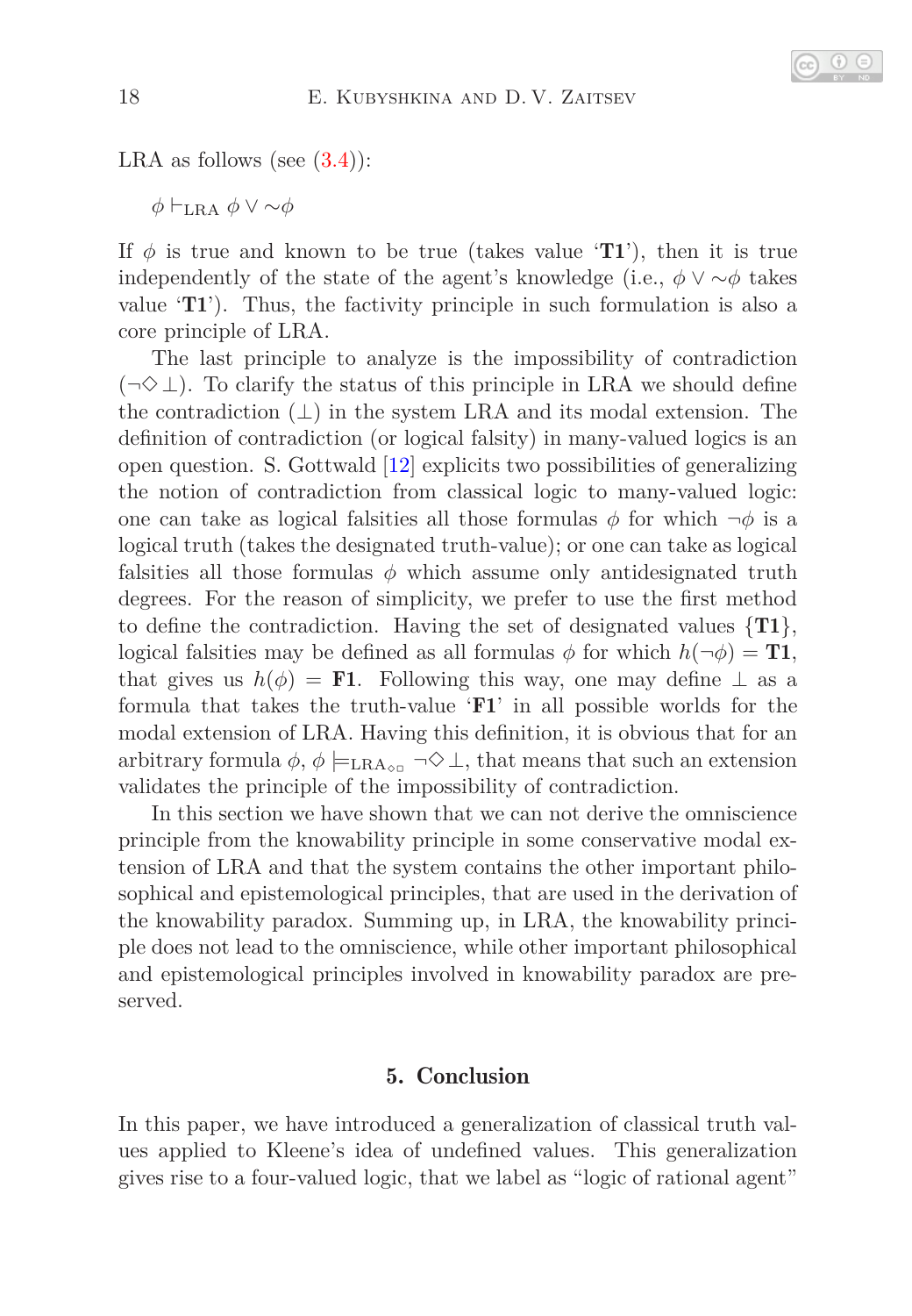(LRA). In so doing, we presented a sound and complete formalization the system LRA of our semantical considerations.

It appeared that the system LRA may be seen as a sort of epistemic logic, taking in account the fact that it provides a formalization of the statements about knowledge and ignorance. We do not insist that the logic we propose must replace "classical" epistemic logic. However, we consider our approach as a possible step towards the clarification of important epistemological and philosophical problems related to the notions of knowledge and ignorance. We have shown that the logic of rational agent as presented above is free from Knowability Paradox.

The future work concerns, first, a choice of intuitively suitable axioms for modal version of LRA and proof of its semantical adequacy; and secondly, further exploring the other possible formalizations of the logic of rational agent, which may be useful in philosophical analyses of the notions of knowledge and ignorance.

Acknowledgments. We would like to thank an anonymous referee as well as Editors of *Logic and Logical Philosophy* journal for helpful comments and suggestions on the earlier version of this paper. In particular, we are grateful for indicating the sudden gaps in the proofs of Proposition [1](#page-8-3) and Lemma [2,](#page-9-1) and instructive suggestions how to bridge these gaps. Without their invaluable help and friendly assistance this paper would not be properly presented.

#### References

- <span id="page-18-2"></span>[1] Beall, J. C., "Fitch's proof, verificationism, and the knower paradox", *Australasian Journal of Philosophy*, 78 (2000): 241–247. [DOI:10.1080/](http://dx.doi.org/10.1080/00048400012349521) [00048400012349521](http://dx.doi.org/10.1080/00048400012349521)
- <span id="page-18-3"></span>[2] Beall, J. C., "Knowability and possible epistemic oddities", pages 105–125, in [\[27\]](#page-20-14), 2009. [DOI:10.1093/acprof:oso/9780199285495.003.0009](http://dx.doi.org/10.1093/acprof:oso/9780199285495.003.0009)
- <span id="page-18-0"></span>[3] Belnap, N. D., "How a computer should think", pages 30–55 in *Contemporary aspects of philosophy*, G. Ryle (ed.), Oriel Press Ltd, Stocksfield, 1977.
- <span id="page-18-1"></span>[4] Belnap, N. D., "A useful four-valued logic", pages 5–37 in *Modern Uses of Multiple-valued Logic*, M. Dunn and G. Epstein (eds.), volume 2 of the series "Episteme", D. Reidel Publishing Company, Dordrecht, 1977. [DOI:](http://dx.doi.org/10.1007/978-94-010-1161-7_2) [10.1007/978-94-010-1161-7\\_2](http://dx.doi.org/10.1007/978-94-010-1161-7_2)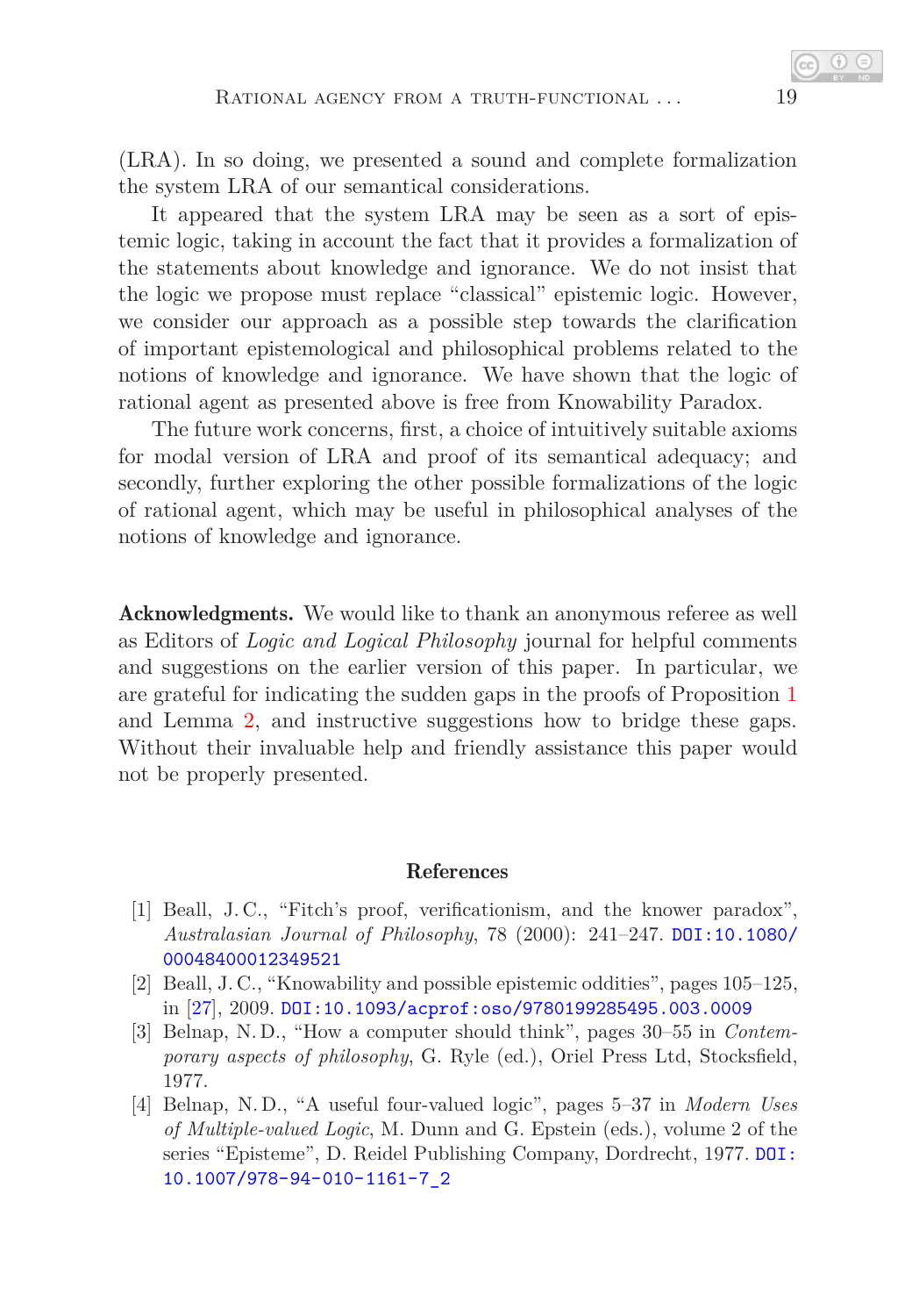- <span id="page-19-11"></span><span id="page-19-8"></span>[5] Burgess, J., 2009, "Can truth out?", pages 147–162 in [\[27\]](#page-20-14), 2009. [DOI:10.](http://dx.doi.org/10.1017/CBO9780511487347.012) [1017/CBO9780511487347.012](http://dx.doi.org/10.1017/CBO9780511487347.012)
- [6] Duc, H. N., "Reasoning about rational, but not logically omniscient, agents", *Journal of Logic and Computation*, 7, 5 (1997): 633–648. [DOI:](http://dx.doi.org/10.1093/logcom/7.5.633) [10.1093/logcom/7.5.633](http://dx.doi.org/10.1093/logcom/7.5.633)
- <span id="page-19-1"></span>[7] Dunn, J. M., "Intuitive semantics for first-degree entailments and 'coupled trees' ", *Philosophical Studies*, 29 (1976): 149–168. [DOI:10.1007/](http://dx.doi.org/10.1007/BF00373152) [BF00373152](http://dx.doi.org/10.1007/BF00373152)
- <span id="page-19-5"></span><span id="page-19-3"></span>[8] Dunn, J. M., "Partiality and its dual", *Studia Logica*, 66 (2000): 5–40. [DOI:10.1023/A:1026740726955](http://dx.doi.org/10.1023/A:1026740726955)
- [9] Dummett, M., "Victor's error", *Analysis*, 61 (2001): 1–2. [DOI:10.1093/](http://dx.doi.org/10.1093/analys/61.1.1) [analys/61.1.1](http://dx.doi.org/10.1093/analys/61.1.1)
- <span id="page-19-9"></span>[10] Dummett, M., "Fitch's paradox of knowability", pages 51–52 in [\[27\]](#page-20-14), Oxford University Press, Oxford, 2009. [DOI:10.1093/acprof:oso/](http://dx.doi.org/10.1093/acprof:oso/9780199285495.003.0005) [9780199285495.003.0005](http://dx.doi.org/10.1093/acprof:oso/9780199285495.003.0005)
- <span id="page-19-12"></span><span id="page-19-6"></span>[11] Edington, D., "The paradox of knowability", *Mind*, 94 (1985): 557–568. [DOI:10.1093/mind/XCIV.376.557](http://dx.doi.org/10.1093/mind/XCIV.376.557)
- <span id="page-19-0"></span>[12] Gottwald, S., *A treatise on many-valued logic*, Baldock, Research Studies Press, 2001.
- [13] Hintikka, J., *Knowledge and Belief*, Cornell University Press, Ithaca, N. Y., 1962.
- [14] Kleene, S. C., "On a notation for ordinal numbers", *Journal of Symbolic Logic*, 3 (1938): 150–155. [DOI:10.2307/2267778](http://dx.doi.org/10.2307/2267778)
- <span id="page-19-2"></span>[15] Kleene, S. C., *Introduction to Metamathematics*, Van Nostrand, Amsterdam and Princeton, 1952.
- [16] Łukasiewicz, J., "Philosophische Bemerkungen zu mehrwertigen Systemen des Aussagenkalküls", *Comptes rendus de la Société des Sciences et des Lettres de Varsovie*, 23 (1930): 1–21. English translation in [\[18\]](#page-19-13).
- [17] Łukasiewicz, J., and A. Tarski, "Untersuchungen über den Aussagenkalküls", *Comptes rendus de la Société des Sciences et des Lettres de Varsovie*, 23 (1930): 1–21. English translation in [\[18\]](#page-19-13).
- <span id="page-19-13"></span>[18] Łukasiewicz, J., *Selected Works*, L. Borkowski (ed.), North-Holland, Amsterdam, 1970.
- <span id="page-19-4"></span>[19] Maffezioli, P., A. Naibo, A., and S. Negri, "The Church–Fitch knowability paradox in the light of structural proof theory", *Synthese*, 190, 14 (2013): 2677–2716. [DOI:10.1007/s11229-012-0061-7](http://dx.doi.org/10.1007/s11229-012-0061-7)
- <span id="page-19-10"></span>[20] Nozick, R., *Philosophical Explanations* (Chapter 3), Harvard University Press, Cambridge, MA, 1981.
- <span id="page-19-7"></span>[21] Martin-Löf, P., "Truth and knowability: On the principles C and K of Michael Dummett", pages 105–114 in *Truth in mathematics*, G. Dales and G. Oliveri (eds.), Oxford University Press, Oxford, 1998.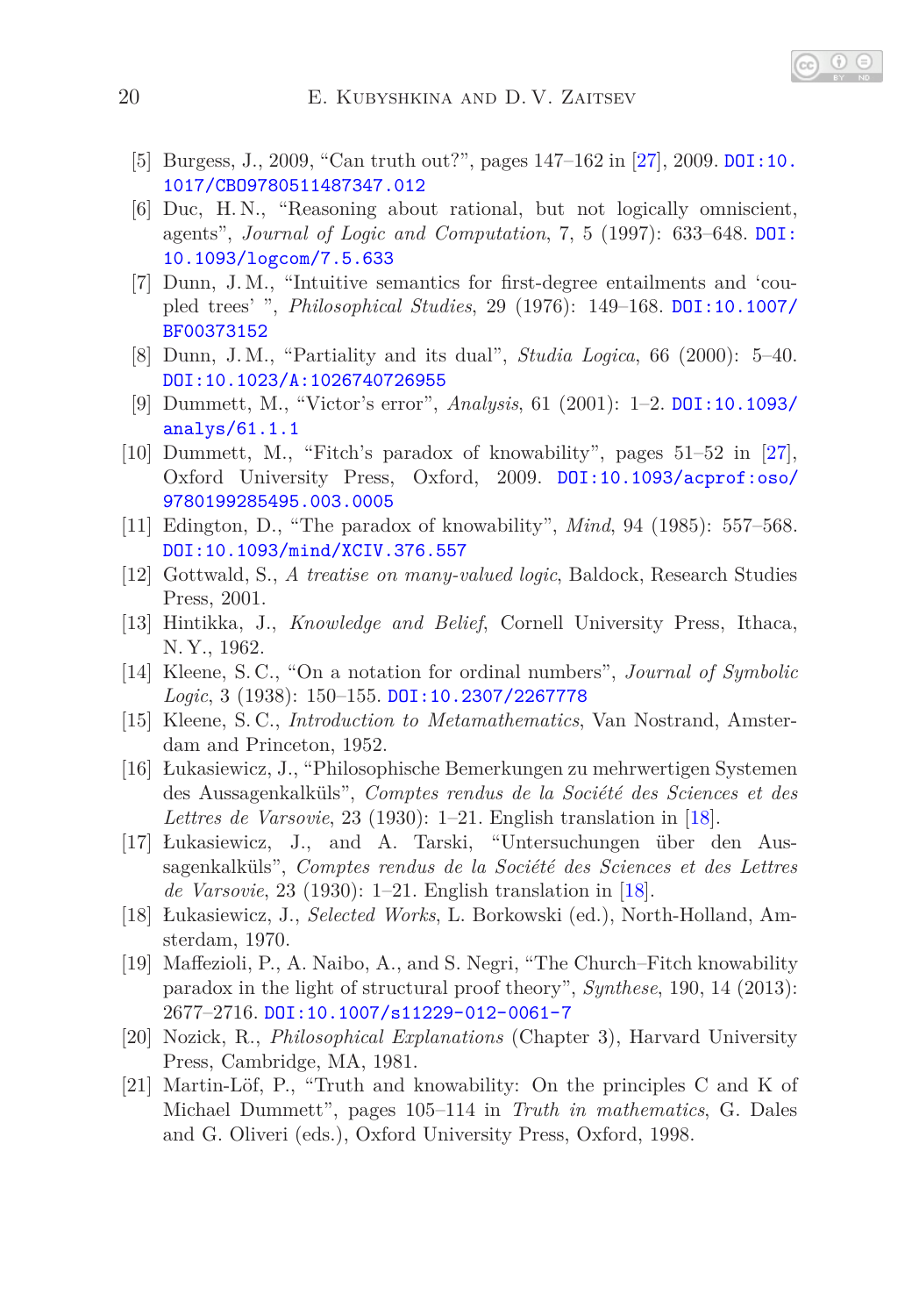- <span id="page-20-4"></span>[22] Odintsov, S. P., and H. Wansing, "The logic of generalized truth values and the logic of bilattices", *Studia Logica*, 103, 1 (2015): 91–112. [DOI:10.](http://dx.doi.org/10.1007/s11225-014-9546-3) [1007/s11225-014-9546-3](http://dx.doi.org/10.1007/s11225-014-9546-3)
- [23] Post, E., "Introduction to a general theory of elementary propositions", *American Journal of Mathematics*, 43 (1921): 163–185. [DOI:10.2307/](http://dx.doi.org/10.2307/2370324) [2370324](http://dx.doi.org/10.2307/2370324)
- <span id="page-20-12"></span><span id="page-20-9"></span>[24] Priest, G., "Beyond the limits of knowledge", pages 93–104 in [\[27\]](#page-20-14), 2009. [DOI:10.1093/acprof:oso/9780199285495.003.0008](http://dx.doi.org/10.1093/acprof:oso/9780199285495.003.0008)
- <span id="page-20-8"></span>[25] Proietti C., and G. Sandu, "Fitch's paradox and *ceteris paribus* modalities", *Synthese*, 173, 1, (2010): 75–87. [DOI:10.1007/s11229-009-9677-7](http://dx.doi.org/10.1007/s11229-009-9677-7)
- [26] Restall G., "Not every truth can be known (at least, not all at once)", pages 339–354, in [\[27\]](#page-20-14), 2009. [DOI:10.1093/acprof:oso/9780199285495.](http://dx.doi.org/10.1093/acprof:oso/9780199285495.003.0022) [003.0022](http://dx.doi.org/10.1093/acprof:oso/9780199285495.003.0022)
- <span id="page-20-14"></span><span id="page-20-0"></span>[27] Salerno J., *New Essays on the Knowability Paradox*, Oxford University Press, 2009.
- [28] Shramko, Y., J. M. Dunn, and T. Takenaka, "The trilatice of constructive truth values", *Journal of Logic and Computation*, 11 (2001): 761–788. [DOI:10.1093/logcom/11.6.761](http://dx.doi.org/10.1093/logcom/11.6.761)
- <span id="page-20-1"></span>[29] Shramko, Y., and H. Wansing, "Some useful 16-valued logics: How a computer network should think", *Journal of Philosophical Logic*, 34, 2  $(2005): 121-153.$  [DOI:10.1007/s10992-005-0556-5](http://dx.doi.org/10.1007/s10992-005-0556-5)
- <span id="page-20-2"></span>[30] Shramko, Y., and H. Wansing, "Hyper-contradictions, generalized truthvalues and logics of truth and falsehood", *Journal of Logic, Language and Information*, 15, 4 (2006): 403–424. [DOI:10.1007/s10849-006-9015-0](http://dx.doi.org/10.1007/s10849-006-9015-0)
- <span id="page-20-3"></span>[31] Shramko, Y., and H. Wansing, *Truth and Falsehood. An Inquiry into Generalized Logical Values*, Springer, 2011.
- <span id="page-20-7"></span><span id="page-20-6"></span>[32] Tennant, N., *The Taming of the True*, Oxford University Press, Oxford, 1997.
- [33] Tennant, N., "Revamping the restriction strategy", pages 223–238 in [\[27\]](#page-20-14), 2009. [DOI:10.1093/acprof:oso/9780199285495.003.0015](http://dx.doi.org/10.1093/acprof:oso/9780199285495.003.0015)
- <span id="page-20-11"></span>[34] Wansing H., "Diamonds are a philosopher's best friends", *Journal of Philosophical Logic*, 31, 6 (2002): 591–612. [DOI:10.1023/A:](http://dx.doi.org/10.1023/A:1021256513220) [1021256513220](http://dx.doi.org/10.1023/A:1021256513220)
- <span id="page-20-10"></span>[35] Williamson, T., "Intuitionism disproved?", *Analysis*, 42 (1982): 203–207. [DOI:10.1093/analys/42.4.203](http://dx.doi.org/10.1093/analys/42.4.203)
- <span id="page-20-13"></span>[36] Williamson, T., "Verificationism and non-distributive knowledge", *Australasian Journal of Philosophy*, 71 (1993): 78–86. [DOI:10.1080/](http://dx.doi.org/10.1080/00048409312345072) [00048409312345072](http://dx.doi.org/10.1080/00048409312345072)
- <span id="page-20-5"></span>[37] Wintein, S., and R. A. Muskens, "From bi-facial truth to bi-facial proofs", *Studia Logica*, 103, 3, (2015): 545–558. [DOI:10.1007/s11225-014-9578-](http://dx.doi.org/10.1007/s11225-014-9578-8) [8](http://dx.doi.org/10.1007/s11225-014-9578-8)